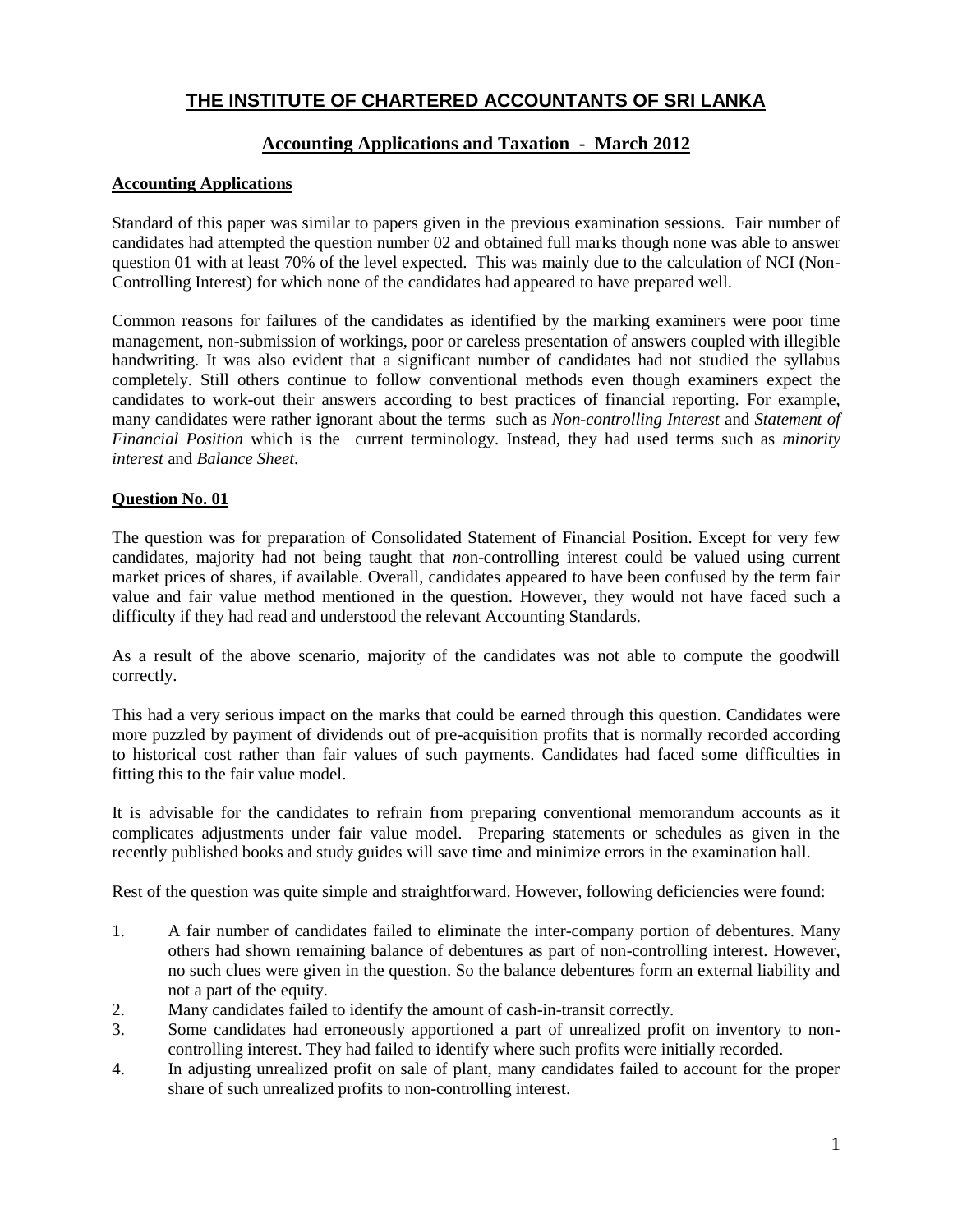- 5. Many candidates failed to show the post-acquisition revaluation. Many others had treated the same as something not yet recorded in the books of account.
- 6. There were many candidates who failed to show share of dividend paid during the year under non-controlling interest.
- 7. Impairment of goodwill had erroneously been adjusted to non-controlling interest. This could be adjusted only to the consolidated profit.

A reasonable number of candidates had attempted this question successfully. Many of them could earn almost all the marks allocated to the question.

Candidates neglected or failed to identify the impact of a given transaction on multiple items such as sales return on debtors and inventory and revaluation on cost and depreciation. Identification of proper sequence of recording such items is very important as change in value could affect the provision of depreciation or doubtful debts. Candidates very often make the provision before adjusting the value.

Candidates should include a way to link items in Financial Statements to their workings through a suitable method such as a reference number. This is very advantageous for candidates who are not able to do the adjustments correctly. Examiners have found numerous instances where candidates had not linked their workings to the answer for marks to be awarded. Showing adjustments as additions or deductions from the items on the face of Financial Statements is acceptable for examination purposes. Marks will be awarded only if the amount and the sign (plus or minus) are indicated correctly.

Following deficiencies are observed among the candidates who had attempted the question with reasonable level of success.

### **Statement of Comprehensive Income**

- 1) Many failed to compute the value of stocks remaining unsold with agents. (i.e. Rs.  $160,000/3 =$ 53,333)
- 2) Some of them who made the sales adjustment correctly, failed to remove the cost of such items from cost of sales. (i.e. Rs.  $105,000/3 = 35,000$ )
- 3) Many had erroneously calculated interest on Fixed Deposit for three (03) months. Interest had to be accrued only for 02 months.
- 4) Almost all candidates had credited revaluation of buildings to revaluation reserve. They appeared to be unaware of the recommendations of Accounting Standard for Impairment where a reversal of previous impairment loss not in excess of original cost could be credited to the income Statement.
- 5) Many had not adjusted the court order to pay compensation thinking that it is sufficient to disclose the same through a note.
- 6) In calculating bad debts to be written off, many failed to consider the specific provision already made in the accounts.  $(340,000 - 255,000(75\%) = 85,000$
- 7) Many candidates had adjusted penalty charges on Income Tax 20,000 as an administrative expense. Candidates with experience in preparing accounts for compliance with tax law naturally tend to show penalties in that way. Therefore, such candidates were not penalized.
- 8) Candidates need to understand the meaning of the Comprehensive Income Statement. Items that were not treated as income under historical cost model are now shown as an addition to years' income at the foot of the Income Statement under fair value model.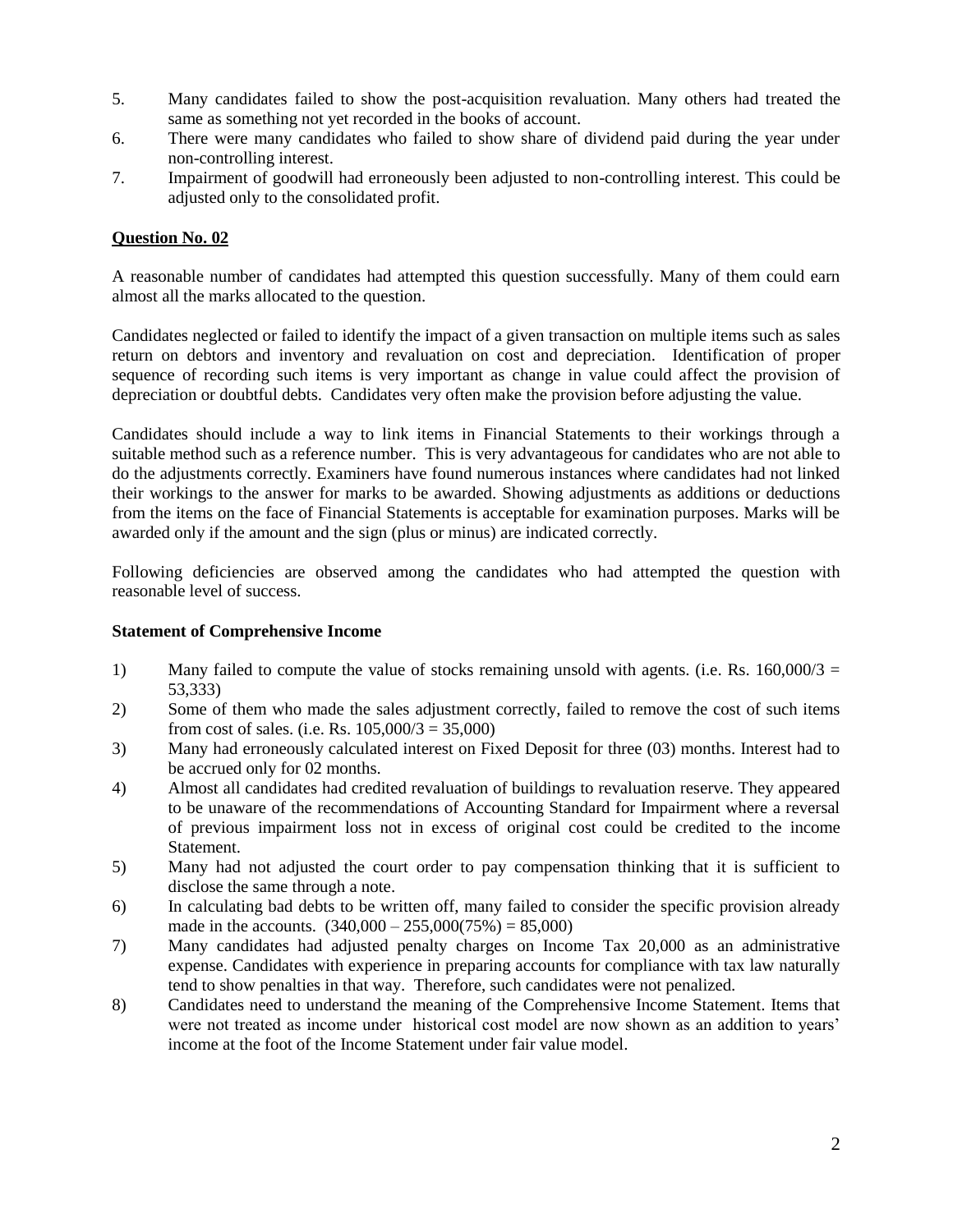### **Statement of Financial Position**

- 1) Failure to make the corresponding adjustment for unsold goods with agents on inventory and debtors. (Rs. 35,000 and Rs. 53,333)
- 2) Failure to adjust the specific provision of doubtful debts written off in determining the provision for doubtful debts.
- 3) Failure to assess the impact of tax over provision in previous years in determining the tax payable amount at the (Balance Sheet) date.
- 4) Failure to classify items as current or non-current. Many had shown gratuity provision as a current liability.

# **Statement of Changes in Equity**

- 1) Failure to include a column for Revaluation Reserve arising from land (300) and buildings (349).
- 2) Failure to transfer the profit from Comprehensive Income Statement.
- 3)

# **Statement showing Changes in PPE**

- 1) Failure to consider remaining useful life of Revalued Buildings in calculating depreciation. (110)
- 2) Failure to show revalued amounts as movements during the year (649)
- 3) Failure to adjust the opening balance of Computer equipment. (Some candidates had shown this as a movement during the year)

# **Question No. 03**

This included calculation of accounting ratios from the information given. Calculation of ratios was straightforward. One ratio required detailed calculation of amounts for use in calculating the ratio.

Common Errors Found were as follows

- 1) Failure to include both cash and credit sales in calculating the Gross Profit Ratio.
- 2) In calculating ROCE, some candidates had taken only equity.
- 3) Candidates displayed very poor knowledge of Credit control ratios.
- 4) Many failed to calculate ratios for both years given.
- 5) Many Candidates had produced the ratio by using calculators. They had not given workings. This limits the potential for earning marks.

Many candidates had not given a comment on the ratio as required by the question. It appears that the candidates had not read the question properly. Marks for the comment will be awarded if it referred to the results obtained in calculating ratios correctly. Thus there is possibility of earning marks for comments even if there were small errors in the ratio calculation.

The second part of the question was theoretical. It could have been answered even without reading the framework referred to in the question. However, candidates had given a definition of the items referred to in the question rather than the criteria for recognizing the item.

As a general guideline to candidates – All items in the Financial Statements prepared in the exam do not carry marks. More weight is given to adjustments involving Accounting Standards. However, 100% of the marks allocated to the question could be earned only if all items were shown with their correct values. Notes on accounting policies are not required unless specifically indicated in the question.

There were candidates whose performance was very poor. Those candidates should do their studies seriously before sitting the exam.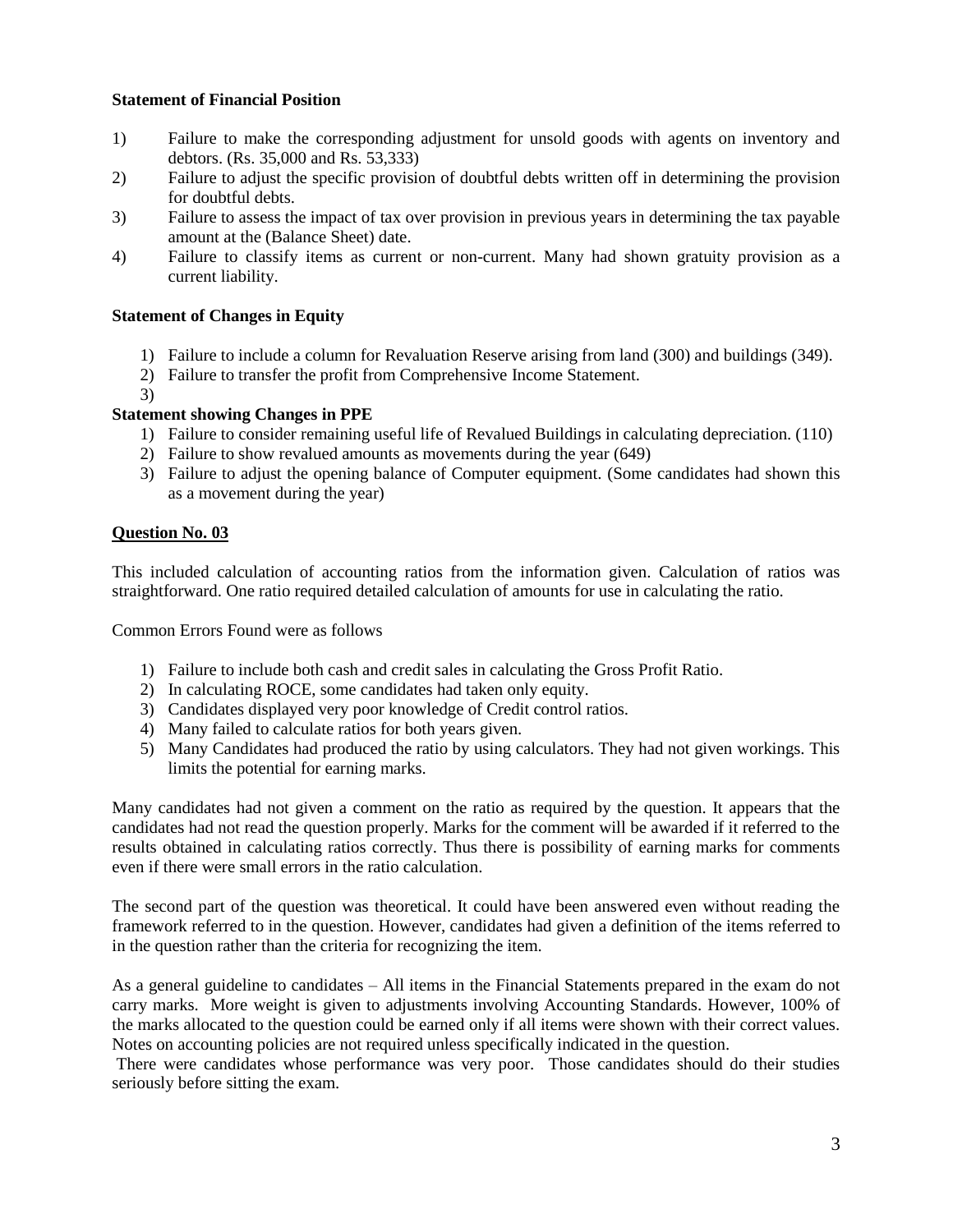# **Tax Part General Comments**

- 1. The questions were within the syllabus and could have been worked within the allocated time by average candidates.
- 2. The under mentioned shortcomings are noteworthy.
	- (a) Illegible handwriting some examiners commented that it was almost impossible to read the handwriting of few candidates.
	- (b) Improper reading of the question. e.g. (i) in question no. 04, the respective periods worked during the year of assessment in the government sector and private sector are clearly evident from the question. However, a good number of candidates have taken erroneous periods.

e.g. (ii) in question no. 05, a few candidates computed the partnership tax payable although the question did not require such computation.

e.g. (iii) in question no. 07, some candidates wrote the answer relevant to part (2) under part (i).

(c) Candidates should realize that workings carry significant marks. (i) e.g. in question no. 04, some candidates merely mentioned the Net Annual Value (NAV) of houses without giving the workings how it was arrived at.

(ii) Some candidates enter the final answer in the main answer script without submitting the detailed workings.

# **Question No. 04**

The question tested the computation of the income tax liability of a resident individual having different sources of income.

Short-comings/weaknesses of candidates can be summarized as follows:

- 1. Presentation of Income Tax computation (i) not identifying properly total statutory income, assessable income and taxable income.
	- (ii) Errors of principle  $-$ 
		- Deducting expenses, reliefs and claims at wrong places
			- e.g.(a) housing loan interest under qualifying payments
				- (b) treating tax-free allowance, housing loan repayment as deductions under section 32.
				- (c) tax credit (e.g. PAYE) from taxable income.
- 2. Employment Income
	- (i) salary & allowances please refer general comments 2 (b) improper reading of the question.
	- (ii) PAYE tax adding this to employment income.
	- (iii) Commuted pension and monthly pension
		- candidates should realize that these are different kinds of income for tax purposes former being terminal benefit while the latter is regular income. Most of the candidates failed to identify these separately.
	- (iv) A few candidates treated the rent income as employment benefit.
- 3. Net Annual Value

A good number of candidates failed to realize that the period of exemption in respect of the first house is over.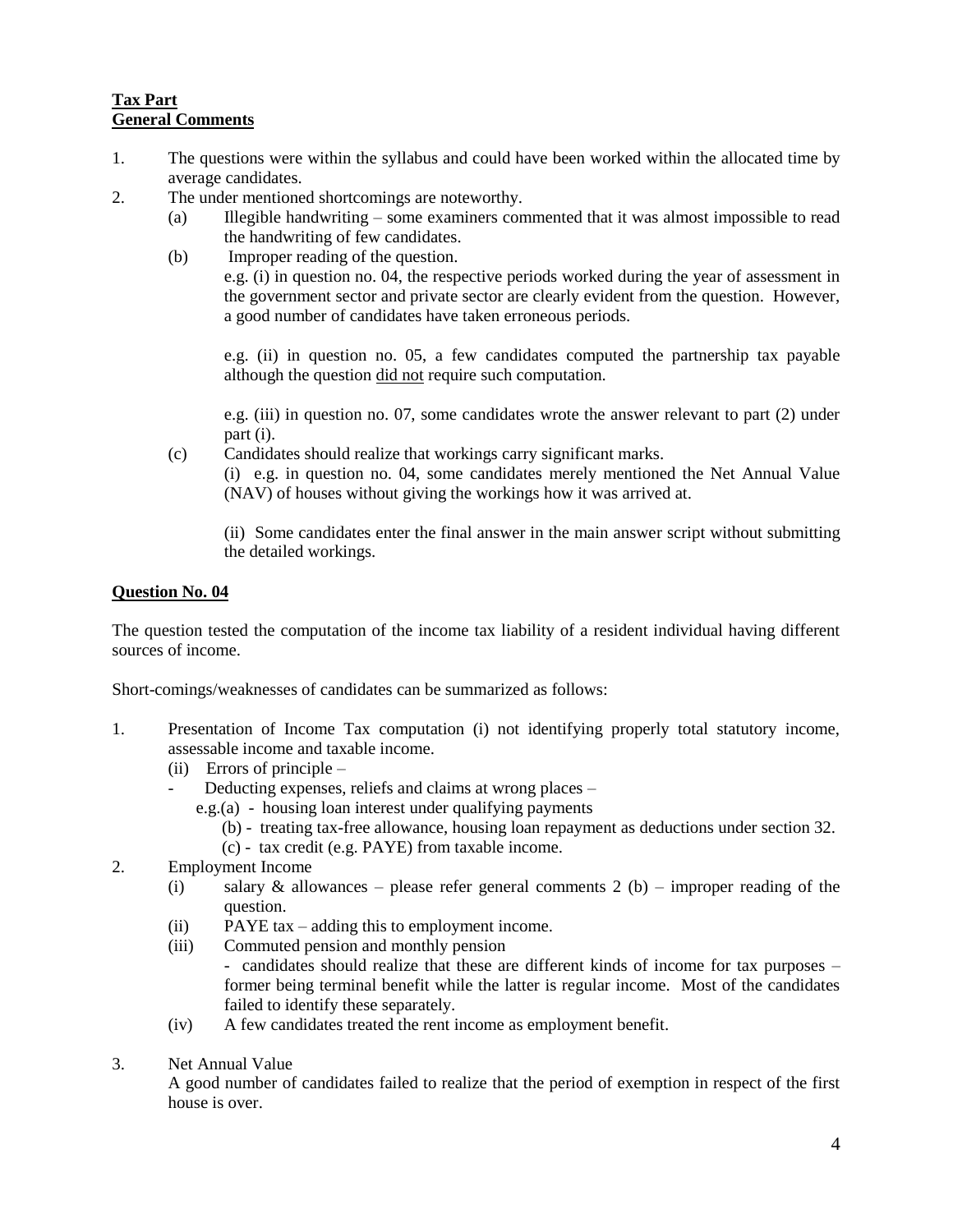4. Rent Income –

Very few candidates mentioned that this income is not exempt because the house is not used for residential purposes.

- 5. Interest income/dividend income/profit on sale of gems A good no. of candidates mentioned that the above are exempt since WHT has been deducted. Candidates should realize that exempt and final taxes are different concepts.
- 6. Computation of income tax payable
	- (i) a few candidates applied old slabs and tax sales.
	- (ii) a few candidates applied future slabs and tax rates (effective from year of assessment 2011/2012)
- 7. Tax credit A god no. of candidates failed to claim tax credit in respect of government employment income.

# **Question No. 05**

The question tested the knowledge of computing the divisible profit of a partnership business and the distribution thereof among the partners.

The standard of the question was very much similar to previous exam though with fewer adjustments. The under mentioned shortcomings/weaknesses are noteworthy.

- (a) Poor reading of the question A good number of candidates computed the net real income and the partnership tax which were not required in the question.
- (b) Use of wrong terminology a good number of candidates described divisible profit as taxable profit.
- (c) A good number of candidates disallowed royalty payable forgetting that was an expense incurred in the production of income.
- (d) Rent income a good number of candidates failed to deduct this in arriving at the divisible income.
- (e) Rates paid and repairs to building Majority of the candidates failed to disallow that part of the expense attributable to the portion of the building rented out.

### **Question No. 06**

Part (i)

This could be considered as a bonus question. The question tested the basic principle of calculating output and input value added tax (VAT) and the balance VAT payable. Only a very few candidates attempted the question.

Part (ii)

This question tested the meaning of 'supply of service' for the purposes of Value Added Tax.

The answers were extremely poor.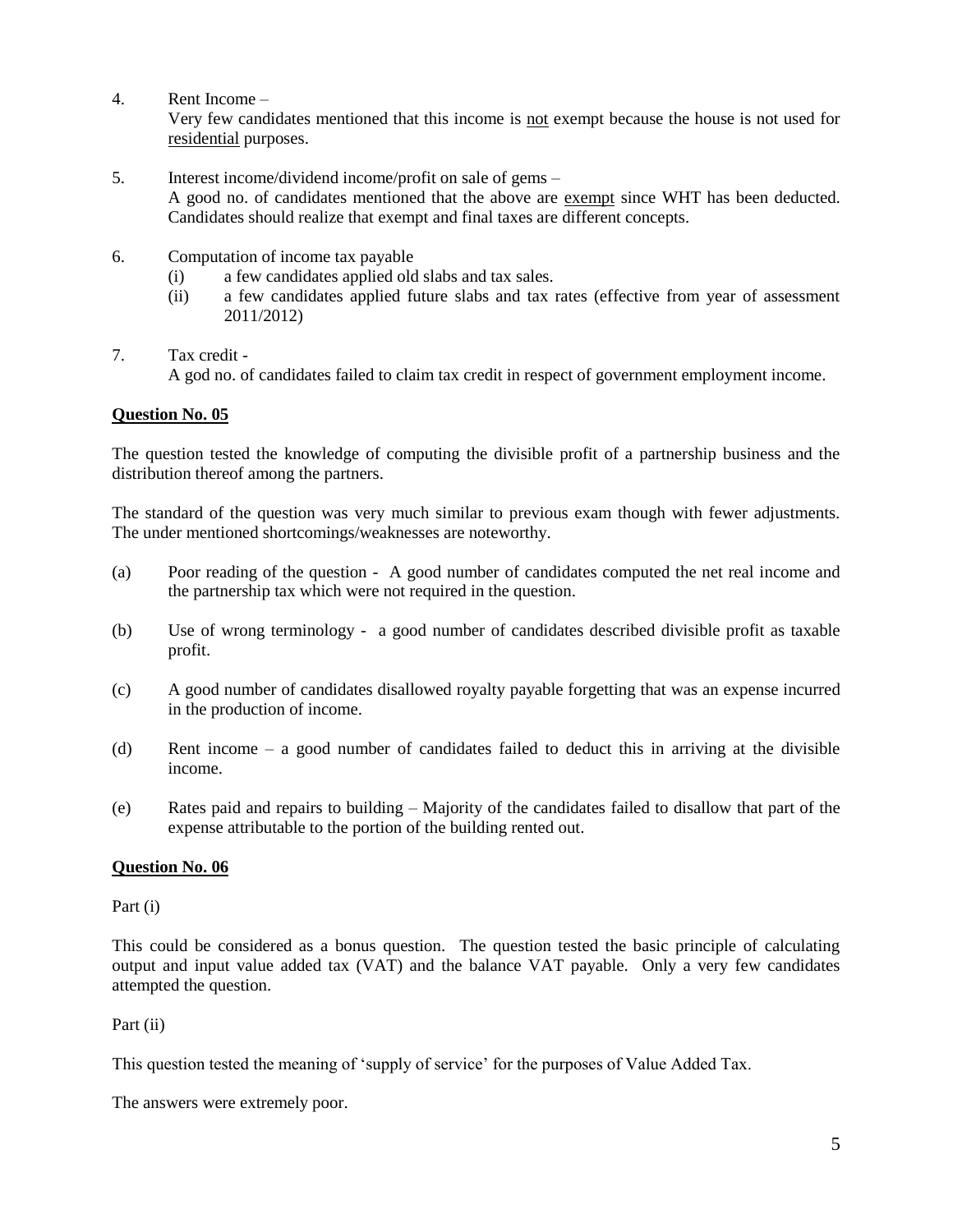Part (i)

This question tested the self-assessment scheme under the IRA No. 10 of 2006. A few candidates mentioned the operation of the scheme in general terms without mentioning the frequency (quarterly) and/or the due dates on or before the tax should be paid of the few candidates who attempted the question, a good number of candidates submitted satisfactory answers.

### Part (ii)

This part tested how a tax payer can avoid penalty when complying with self-assessment scheme. Majority of the candidates appeared to have not properly understood the question and submitted irrelevant answers.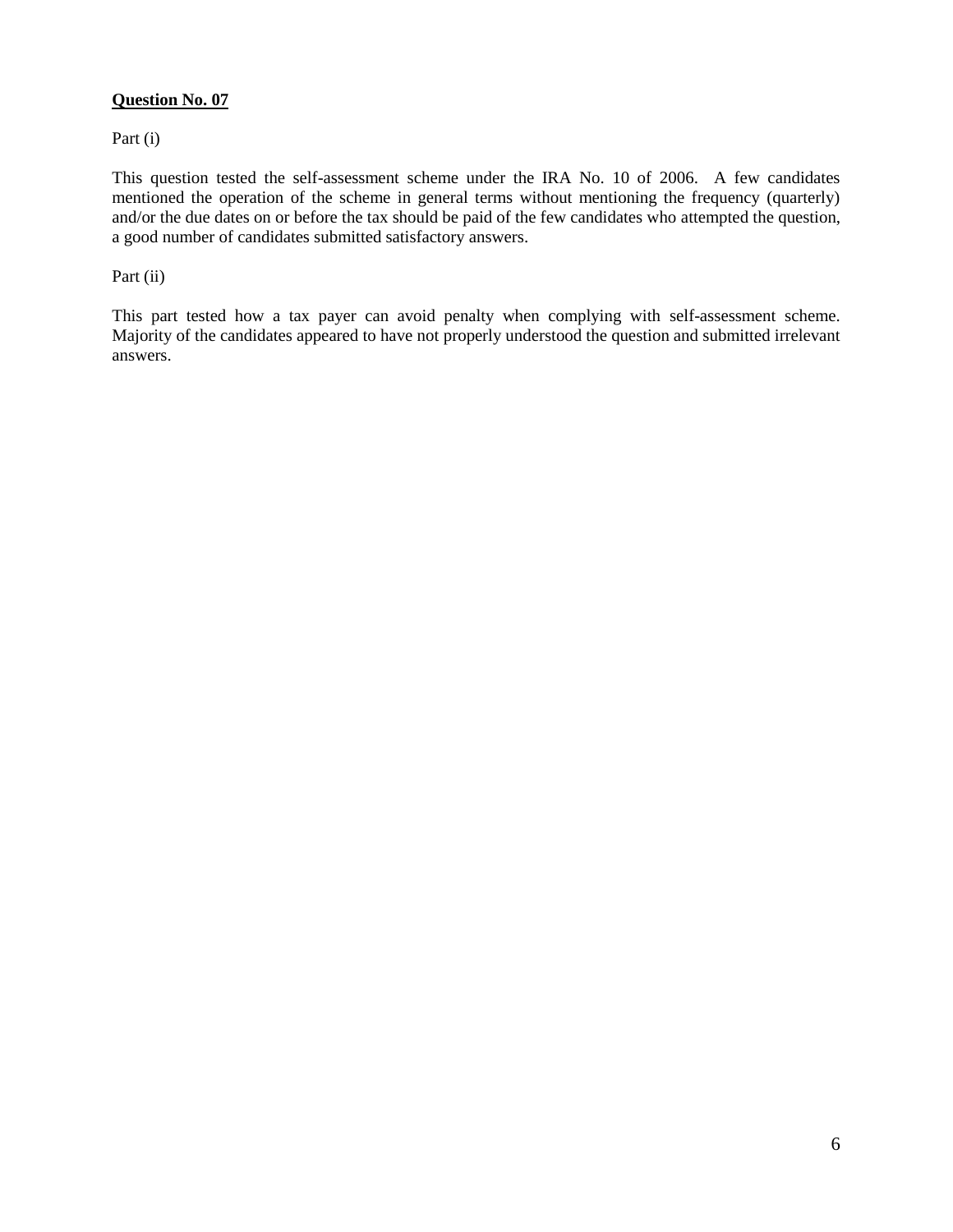# **Fundamental of Management Accounting and Business Finance - March 2012**

# **Question No. 01**

- Part (1) (a) This part was poorly answered. Candidates were required to state three aspects that are looked at when a good investment appraisal criterion is selected. However, many had instead stated the methods of investment appraisal.
	- (b) This part was fairly answered. However some had not compared NPV with pay back and ARR methods and instead had given the description of these methods.
	- (c) Instead of giving possible reasons for being concerned about ARR, many had attempted to describe ARR methodology.

Part (2) Common mistakes observed were:

- (i) Stating some figures in millions and others in thousands in the cash flow.
- (ii) Lease payment
	- Though the question stated that annual rent was Rs. 800,000 and 50% of total lease (lease of 5 years) has to be paid at the time of signing lease agreement, most of the candidates considered the annual rental amount as the total rental payable for 5 years.
	- Some candidates had not considered this as a relevant expense to the project.
- (iii) Market research expenses
	- Some candidates considered this as a relevant expense incorrectly
- (iv) Legal fees Rs. 400,000, Plant and machinery Rs. 125M and loss of contribution Rs.2 million a year
	- Some candidates considered these are not relevant to the project.
- (v) Cash Inflow from the sale revenue
	- Most of the candidates computed the sales correctly.
	- Some candidates have misinterpreted sales price per pack given in rupees as total sales revenue in rupees million .
- (vi) Cash out flow for payment for material
	- Most of the candidates quoted figures given in the sum correctly
	- Some candidates have misinterpreted the total payments for materials given in million per annum as unit price per pack. This was deducted from unit sale price and multiplied by number of units to get net cash inflow.
- (vii) Payment for contract labour
	- Most of the candidates quoted figures given in the table correctly and have ignored the reference given as Note 01
	- Some candidates considered this as an irrelevant expense as this is a prevailing expense.
- (viii) Working capital requirements
	- Most of the candidates quoted figures given in the table under Year 1
	- But some candidates recorded under year 0 ignoring year given in the table
	- Some candidates failed to consider the cash inflow effect of working capital at end of the project.
- (ix) Note 01 incremental cost of Rs. 10.000 effect due to transferring of 5 employees with annual increment of 10% w.e.f. second year of the project
	- Some candidates comprehended the facts given in the Sinhalese and English papers correctly and considered the incremental monthly salary and then annual cash out flow with the 10% annual salary increment correctly.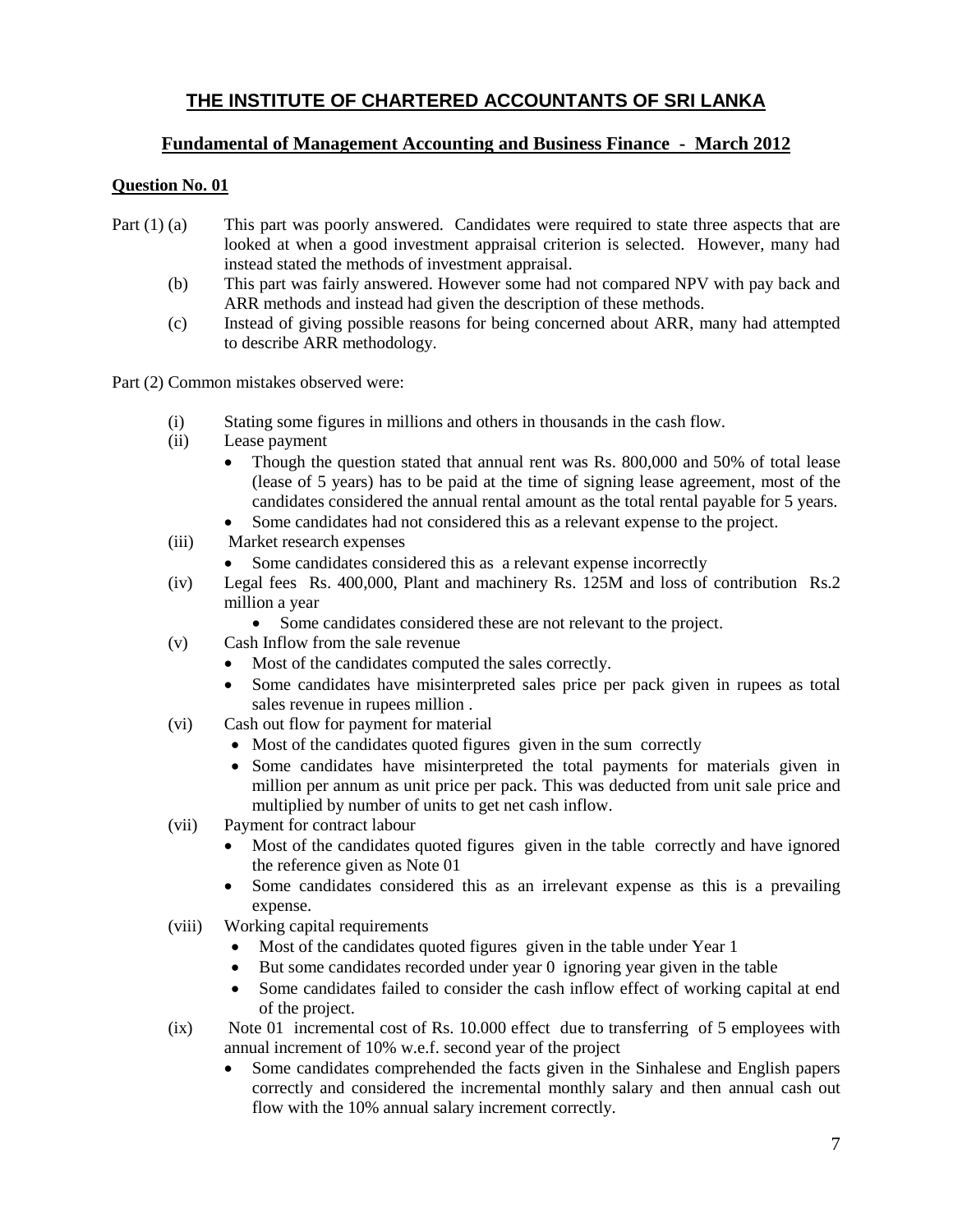- Some candidates considered the salaries of 5 employees as part of contract labour and eliminated it as irrelevant cost for project.
- Some candidates considered total salary of Rs. 35,000 with increment as a cash outflow of the project some candidates considered only the current salary of Rs. 25,000.
- Some misinterpreted the monthly salary of one employee as an annual salary of one employee. (Rs. 35X12=420)
- Some applied the 10% increment for contract labour also.
- (x) Overhead Rs. 5 m
	- Some candidates kept increasing the overhead cost year by year 5, 10, 15...
- (xi) Computation of Payback period
	- Some candidates considered the sales contribution for computation of payback period
	- Some candidates considered depreciation also as out flow
- Part (3) Explanation for not considering certain cost items into cash flows
	- Most of the candidates answered well to this part of question
	- Some candidates just noted the items but reasons were not given
	- Some candidates considered the research cost as not relevant since it was incurred by a research firm in a foreign country

Advice on Selection of project under given criteria

- Most of the candidates performed well in this part
- Some candidates failed to compare with the criteria given by the management in their recommendations

### Generally

- It appeared that some candidates failed to read the question carefully and comprehend before attempting to work out.
- Certain information given in the question has been forgotten completely by the candidates when they answer the latter part of the question.

# **Question No. 02**

Part (1) Only a few candidates had stated the stages of the budgeting process correctly. Some had given answers such as describing various types of budgets and advantages of budgeting in general.

Part (2) Common mistakes made by the candidates were;

- (i) Incorrect calculation of quarterly budgeted sales quantity and selling price.
- (ii) Incorrect calculation of quarterly opening and closing stock of raw material of finished goods.
- (iii) Incorrect calculation of overtime cost.
- (iv) Incorrect calculation of production overhead.

# **Question No. 03**

Though satisfactorily answered by some candidates, many failed to obtain marks due to following common mistakes made by them.

- (i) Incorrect calculation of abnormal loss.
- (ii) Incorrect computation of equivalent units without separating base units, additional material, labour and overheads.
- (iii) Some had attempted to value on weighted average cost basis.
- (iv) Incorrect debit and credit entries in the ledger accounts.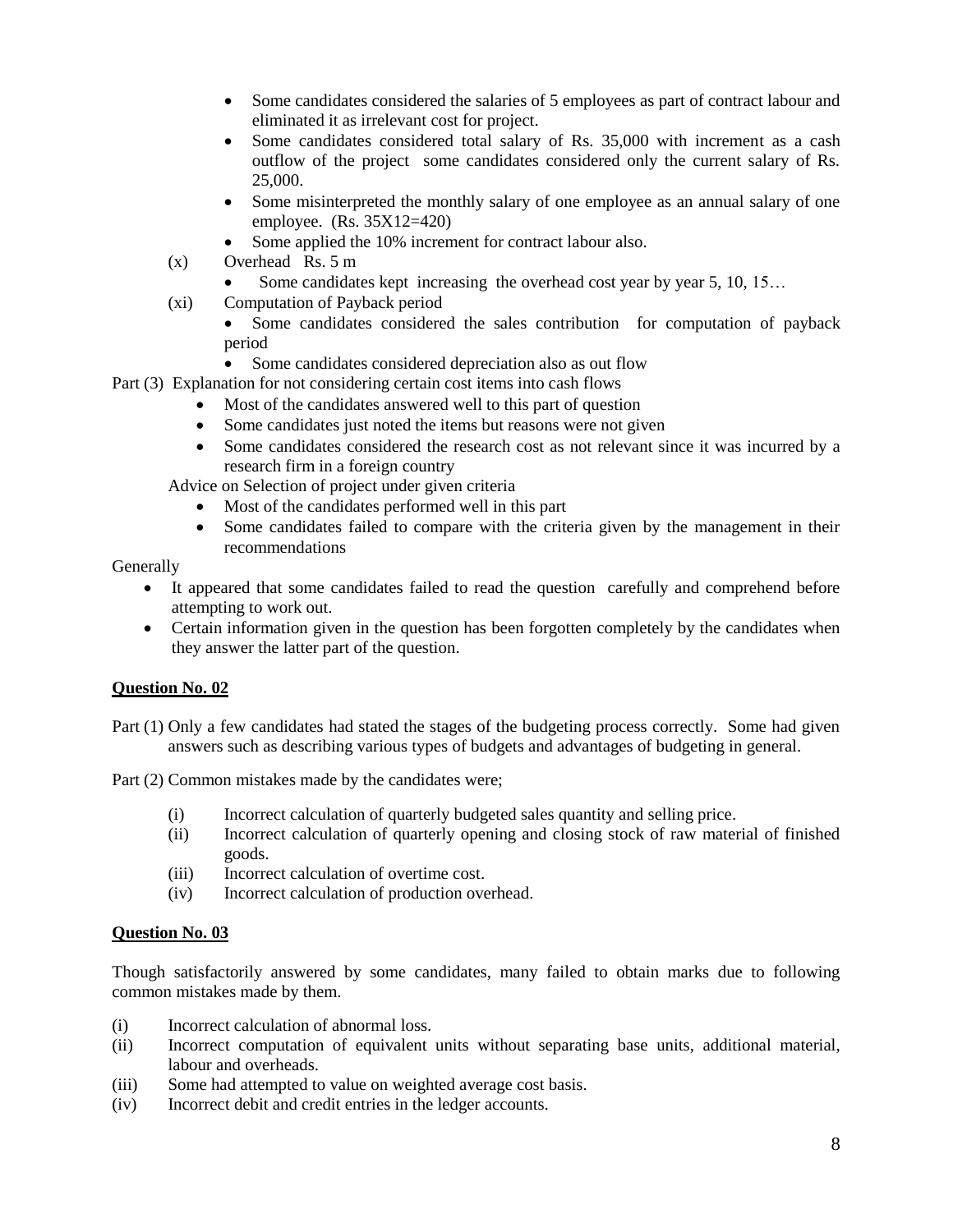(v) Attempting to calculate the total cost per equivalent unit instead of the required cost per equivalent base unit.

# **Question No. 04**

This question was poorly answered. Candidates were not able to deal with a situation of having two limitation factors giving conflicting rankings. Candidates could not reduce the three product problem to the two product problem by taking out the most profitable product (A) out of the linear programming problem. A proper analysis of the problem would have resulted in concluding that, having undisputed profitability rank 1 in both limitation factors have to be produced to satisfy the full demand. Many had incorrectly taken skilled labour which is a fixed cost into consideration in determining contribution per limiting factors. Many could not appreciate that two limitation factors giving conflicting rankings require linear programming method to get the optimum solution.

A satisfactory answer to the linear programming part would have a clearly labeled graph indicating all constrains and the feasibility region together with proper evaluation of all the corner points.

### **Question No. 05**

This question was satisfactorily answered. However, some had failed to answer part of the question.

Other shortcomings were:

- (i) Candidates have written down the applicable formulas but had failed to calculate the relevant variance. Candidates are reminded that writing down formulas only will not attract any marks.
- (ii) Some of the candidates could not understand what was tested in the question and had written irrelevant answers. This may be due to not reading the question and understanding it before attempting it.
- (iii) In answering theory parts it was noted that the candidates had often repeated the same point. Candidates are advised that this is a waste of time.
- (iv) Failure to interpret the answers in part 2.
- (v) In answering part 4 of the question some had tended to give an essay type answers that did not address what was required. The question specifically required the candidates to briefly describe 3 matters. A point form description of 3 matters would have yielded better results.

### **Question No. 06**

This question was poorly answered. Many candidates had not selected this (optional) question. It is apparent that this area in the syllabus (Business Finance) has been inadequately covered in their studies.

Common mistakes made by the candidates were:

(i) Could not differentiate capital from equity. Many had taken ROCE to be PBIT and others, ROE to be PAT (i.e.) 120 Equity Capital  $800 + 400$ 

- (ii) Cost of debt taken without tax adjustment.
- (iii) Many were unaware of the formula  $g = rb$ .
- (iv) Share value in dividend growth model was incorrect due to application of wrong values e.g. dividend calculated as 240 x 60% instead of 120 x 60% Growth factor taken as 8 instead of .08.
- (v) In calculating the free cash flow, some had merely written down a memorized formula without applying it to the current problem.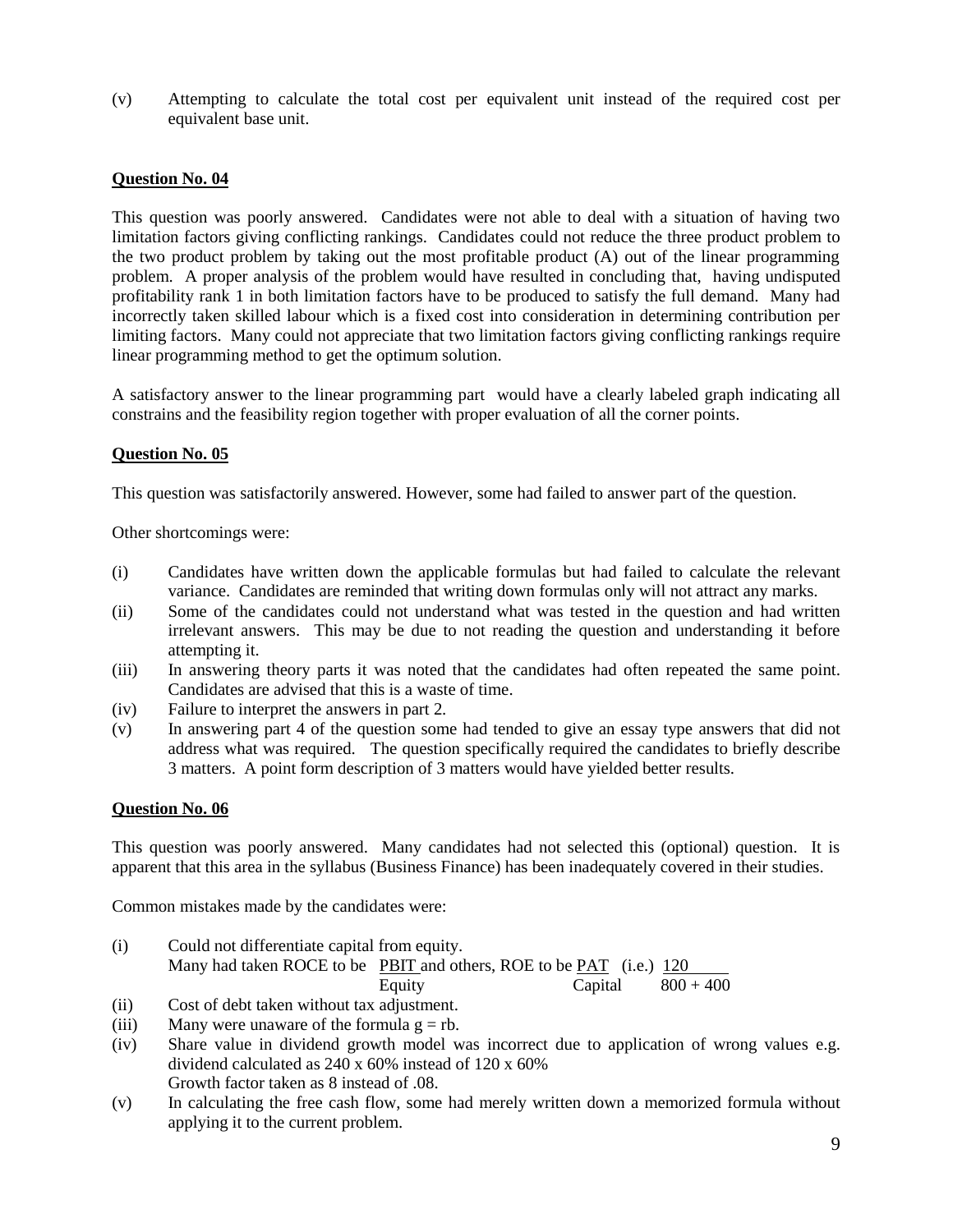- Part (1) The performance of the candidates was around (2.5-3)/5, though the question was straightforward and tested the introductory level knowledge on Activity Based Costing. Many candidates had discussed the merits of ABC and pitfalls of Traditional Costing method without regard to the allocation of overhead in both approaches. Only a very few candidates (about 7%) had mentioned that determination of cost drivers of selected activities for the allocation of overhead is much objective and relevant than using an arbitrary rate which might lead to under-costing or over-costing of products and services.
- Part (2) Average performance was  $(1 \frac{1}{2} 2)/5$ . Handful of candidates (about 5%) had been able to identify shareholder wealth maximization as the correct role of the Finance Manager. None of the candidates had been able to mention that consideration of risk in the process of shareholder wealth enhancement such as undertaking projects with acceptable level of risk to the shareholders. Some candidates (about 15%) had mentioned that maintaining liquidity is the main role of the Finance Manager, and identified profit maximization asa secondary task. They displayed a poor knowledge in relation to this question. A number of candidates (about 50% - 60%) had discussed in point form, the duties of accountant/routine functions of a finance department instead of identifying the role of a finance manager. The question would have been perfectly answered by supporting economist's theory in relation to maximization of profits with taking acceptable level of risk so as to enhance shareholder wealth i.e. value of the firm. A handful of candidates (about 4% - 5%) had discussed the correct task/s under each decision in order to claim full marks allocated to the part. However a very few candidates (about 1% - 2%) had been able to discuss a little about consideration of time value of money (i.e. an element of risk) in maximization of wealth of the shareholders, claiming only a  $\frac{1}{4}$  mark.
- Part (3) In average, 2/5 was scored for this part of the question. A number of candidates repeated facts given in the question without giving justifications with reasons. Almost all the candidates had missed out the important comment that the firm needs to consider the project specific cost of capital which may involve different level of systematic risk (different operating characteristics) and capital structure i.e. gearing level. Majority of the candidates do not appear to have understood the difference between firms overall cost of capital and project specific cost of capital. Large number of candidates (about 50%-60%) discussed various methods of project evaluation and suitability of such methods in details for example IRR, NPV, payback method etc. thus displayed poor skills in reading and understanding the question.
- Part (4) The performance of the candidates was poor i.e.  $(1 \frac{1}{2} 2)/5$ . Large number of candidates had repeated the facts given in the question. None of the candidates had been able to correctly mention that this technique is not valid when the firm is enjoying a tax holiday. Many candidates (about 55% - 60%) had not identified that the reduction in WACC is due to tax savings on cost of debt (i.e. interest cost). Only one candidate had been able to discuss the additional implications that might arise in increasing the proportion of debt in the capital structure for example increase in cost of equity; a premium for financial risk by the ordinary shareholders.

Some candidates had explained WACC by taking extensive calculations as examples which were irrelevant to the expected answer to the question.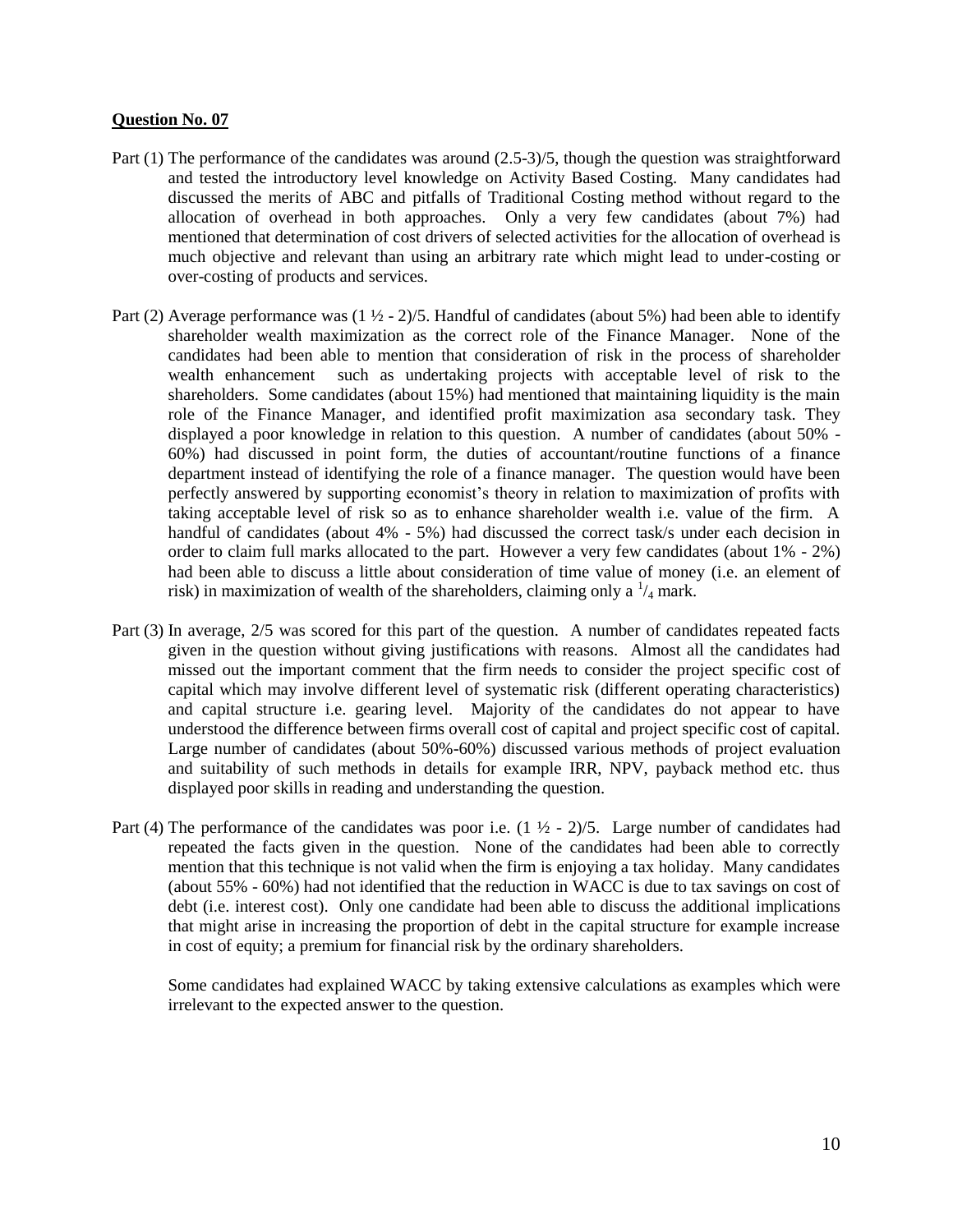# **Information Management - March 2012**

# **Question No. 01**

Only few candidates had scored more than 15 marks out of 20. Most of candidates were able to answer for parts (i)  $\&$  (ii) but not part (iii).

In part (i) most of the candidates were identified 'server types' but not given its usefulness. But some of the candidates did not understood this part and given network topologies instead of 'server types'. Some irrelevant answers also were given. If candidates read their study pack it would have been easy to understand 'server types'.

Part (ii) of this question is straight from the study pack. Most of the candidates did not answer correctly. But some of the candidates gave very correct answers as given in the study pack.

Part (iii) only few candidates were attended to this part, from that also very few candidates gave approximately correct answer. This question is also straight from the study pack. However this part may be too technical for this level of students.

### **Question No. 02**

Part (i) majority of the candidates were able to answer part (i) correctly. They clearly presented their answers by giving advantages and disadvantages of COTS & Bespoke approaches separately. Some of them gave table format for this. However some of the candidates had mixed these two approaches and had given mixed up answers.

Part (ii) Answers for this part were very poor. Most of the candidates did not understand the question clearly. Most of them had given problems/matters of 'Project Management Software Package" instead of giving the problems/matters that were addressed by a project management software package.

Part (iii), This part was also from the study pack and most of the candidates did not answer well. However some of candidates were able to draw diagram correctly and described correctly.

If candidates read the study pack, they could have easily answerd this kind of question.

### **Question No. 03**

This was very easy theory question straight from the study pack. Most of the candidates gave contents of TOR, and some of them who may not have followed study pack gave completely wrong answers such as 'system life cycle' and some categories of costs etc.

### **Question No. 04**

This was also an easy question from study pack. But majority of the candidates were unable to obtain 50% of the 15 marks. Question was about the objectives and issues related to cost and profit centres. Most of the candidates mixed their answers and gave costs related to IS instead of objectives.

### **Question No. 05**

This was highly technical question from study pack. Majority of the candidates did not attempt to this question. Those who attempted also get very low marks. Some of them mixed up answer  $(a)$ ,  $(b)$  and  $(c)$ and given answers incorrectly .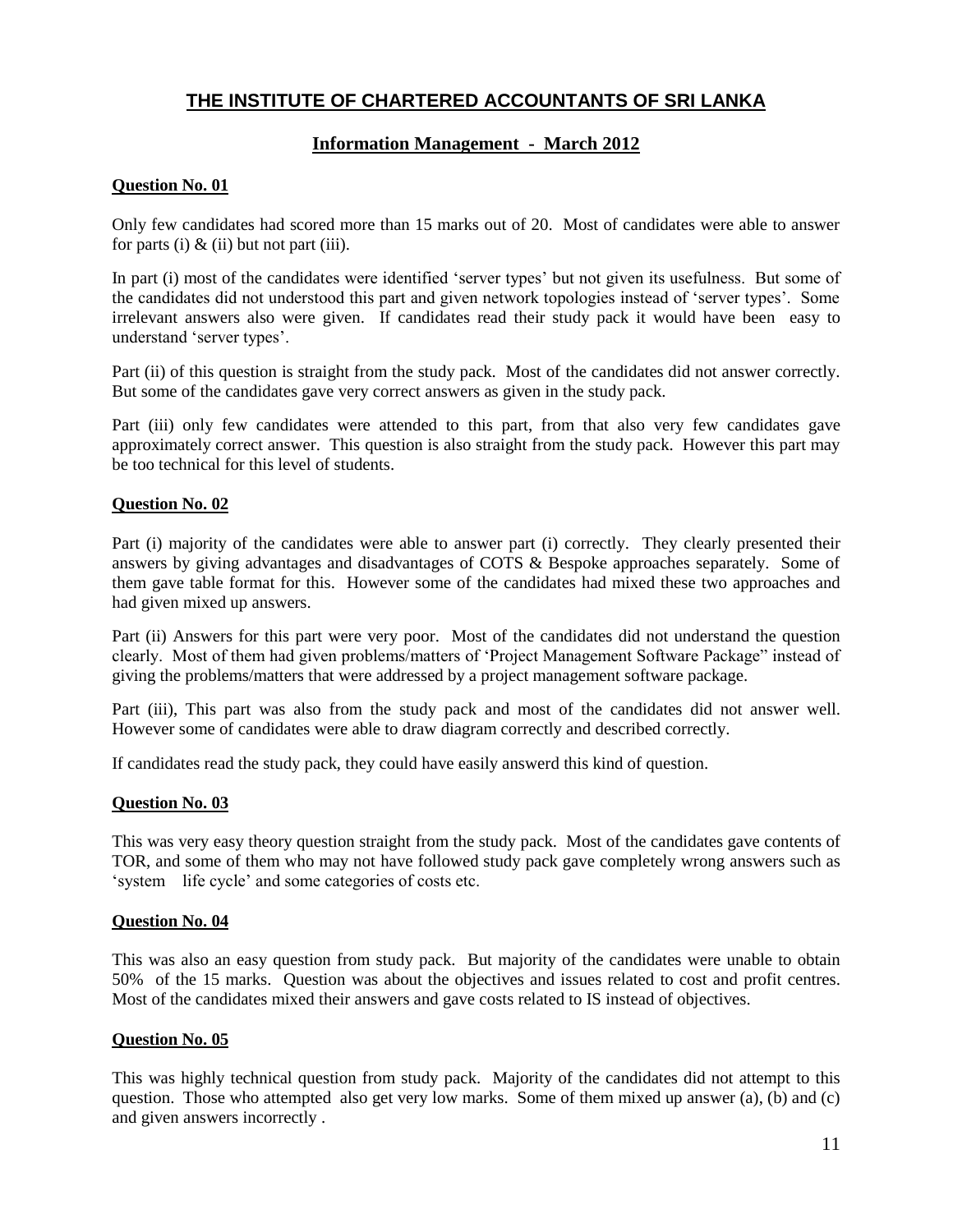Majority of the candidates gave correct answers for part (a). Part (a) and part (b) are straight theory questions. Only few candidates were able to give correct answers for part (b). For part (b), most of the candidates gave irrelevant answers instead of 'objectives'.

Part (c) was the practical part of the question. Most of the candidates gave common factors such as internet facility and credit card facility . Candidates may not have correctly understood the question.

### **Question No. 07**

This question was about 'Port Implementation Review' which was directly from the study pack. Majority of the candidates did not answer correctly and got very low marks. Most of them had written advantages instead of areas to be considered.

### **Question No. 08**

This question was about Information System Security' which was straight from the study pack. Most of the candidates had 8-10 marks out of 15 marks.

In part (i) and (iii) candidates were able to give correct answers, but answers to part (ii) was very weak. This may be due to the fact that part (ii) was too technical, but it was well defined in the study pack. In general candidates should have read the questions and should have got clear understanding about what the question was about before answering the question.

Candidates should at least have gone through the study pack although it was not enough to get wider knowledge.

Candidates should write their answers clearly. They should improve their handwriting as well.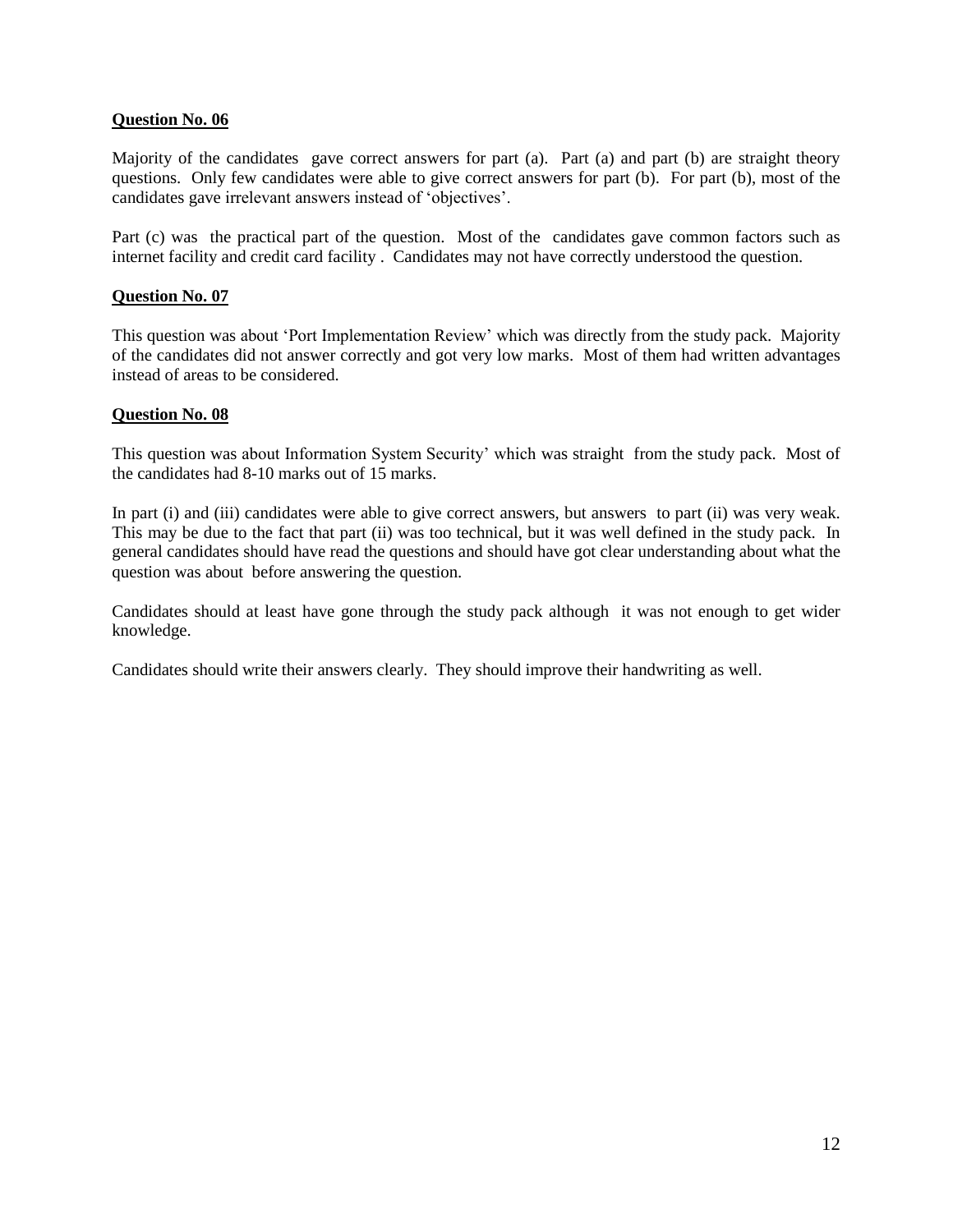# **Audit and Assurance - March 2012**

### **Question No. 01**

The question has tested the candidates on the following:

- Limitations in assurance services.
- Importance of Letter of Engagement and matters to be included therein.
- Identifying of weaknesses in internal controls in a given purchase system and suggestions for improvement to the system.

Almost all the candidates have attempted this question. Except for part (iv) other parts have been answered fairly well by many. Most of them managed to earn  $8 - 10$  marks out of 20 marks. About 50% of the candidates have obtained 50% or more of the allotted 20 marks.

Following are some of the common weaknesses observed:

Irrelevant answers

### Part (i) Limitations

- Assurance is done as per Companies Act.
- Assurance is done as per SLAS.
- Assurance is done as per SLAuS.
- Legal and regulatory matters.
- Existence of material misstatements in the financial statements.
- Code of Ethics as a limitation of assurance.
- Lack of knowledge of the auditor.
- Lack of facilities for the auditor.
- Lack of resources.
- Human errors.

Following points were omitted by many candidates.

- Reliance on the information provided by the responsible party.
- Use of estimates in the subject matter.

Part (ii) - Can give the audit opinion correctly.

- Can standardize and improve the audit opinion.
- Some had confused with agreed upon services.
- Many had failed to state clearly possibility of minimizing disputes between the auditor and clients.
- Some have wasted their time by writing long answers rather than answering to the point.
- Some gave content of the letter of engagement.
- Part (iii) Some candidates had given irrelevant answers such as obtaining the consent of the previous auditor, considering the Professional Ethics, etc.
	- Some candidates mentioned to include title, address, signature, date, name of the auditor, date of commencement audit and date of completion of the audit, leaving out the important matters to be included.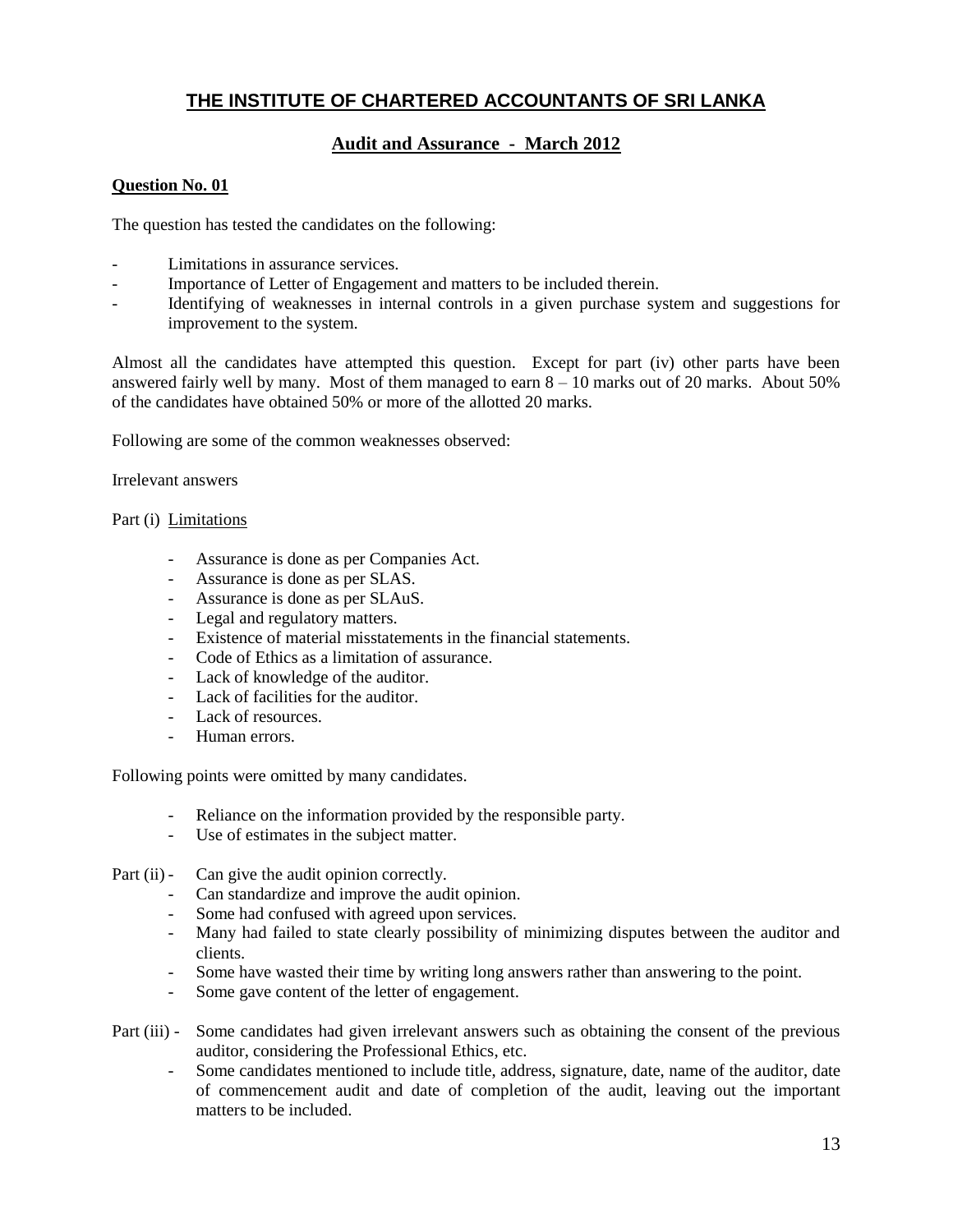- Some candidates have given three headings under which matters to be included rather than the contents e.g. principal contents, matters that auditor may wish to include and matters that include when relevant.
- Part (iv) Majority of the candidates have identified the deficiencies in the internal control system.

However, some candidates though knew how purchasing system should be organized in a typical business entity they could not apply that knowledge to the given situation. As a result they could not identify the weaknesses clearly in the given scenario. Thus, accepting invoice received directly to the site has not been identified as a weakness by many.

- Some candidates noted payment clerk was not supervised by a finance manager and finance manager need to be appointed.
- Some others saw site manager was not supervised by an engineer and suggested to appoint an engineer as a measure of improvement.
- Some candidates suggested having a complete purchasing office rather than improving the present system.
- Very few have mentioned approval from HO to be obtained for purchases and channel through H.O.
- Some mentioned merely no segregation of duties without relating to the given scenario.
- Few candidates identified payment made at the end of the credit period as a deficiency displaying their lack of knowledge.

# **Question No. 02**

The question has tested candidates' knowledge on:

- Auditor's report on financial statements with reference to audit opinion and types of modification with circumstances leading to such modifications (SLAuS 700 and 705).
- Applying audit procedures for land and buildings revaluation by a professional valuer SLAuS-620)
- Going concern ability when a major customer had become bankrupt (SLAuS 570) using the work of internal auditors (SLAuS 610) and verifying events after reporting period.

Most of the candidates have attempted this question and majority of them obtained 10 marks or more out of 25 marks allotted.

Due to the following shortcomings and mistakes observed many candidates could not earn good marks.

For part (i) most of the candidates have written matters that can be included in the audit report and not identified matters specifically included in the 'opinion' paragraph though it was clearly stated in the question.

- E.g. Responsibility of management
	- Scope of audit, name of the auditor, basis of opinion, accounting period audited, date of the audit.
	- Some candidates mentioned regulatory of framework for audit (SLAuS) need to be included, instead of the framework for preparation of financial statements (SLAS).
	- Also some candidates mentioned about giving a qualified opinion, disclaimer of opinion and adverse opinion which were not relevant for this part of the question.
- Part (ii) Most of the candidates have named the types of modifications to opinion correctly but could not correctly say the circumstances in which those opinions were expressed.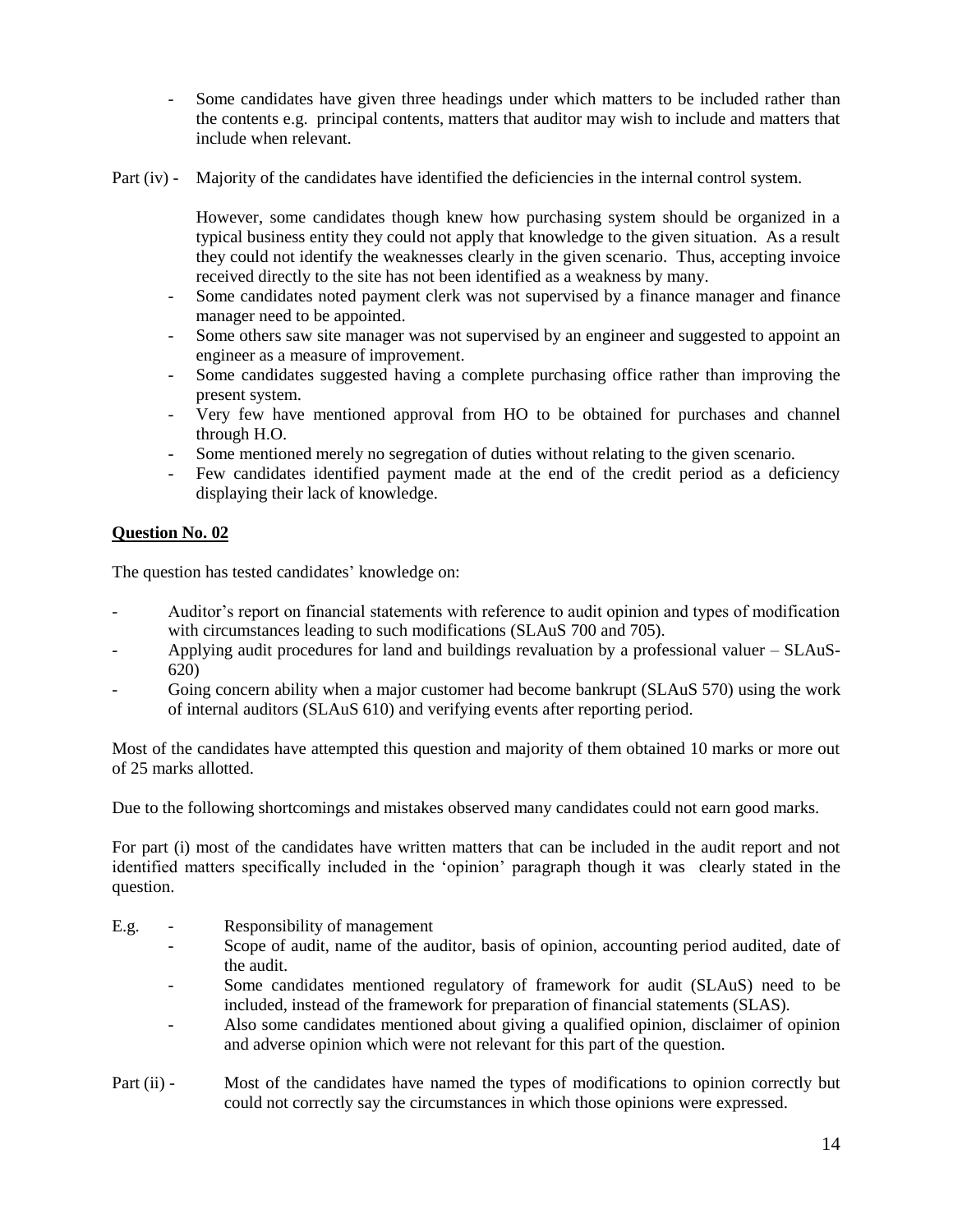- Some candidates though identified the scope limitation and disagreement with management as circumstances leading to disclaimer or adverse opinion they failed to mention the words so material and pervasive.
- Some candidates did not use appropriate terms when explaining modifications, in that they use the words such as important, very material, very important and bigger errors.
- Some candidates mentioned the correct facts but not mentioned the type of opinion, e.g. Auditor can modify opinion when disagreement with management is so material and pervasive.
- Part (iii)(a) Some candidates have incorrectly wrote about physical verification of land and buildings, checking title deeds and depreciation . without mentioning audit procedures required to verify the accuracy and reliability of revaluation of land and buildings done by a professional valuer. This displayed their lack of knowledge on the SLAuS dealing with the using the work of an expert.
	- Some candidates were able to give only one audit procedure although there were several procedures given in the study text.
	- (b) High proportion of candidates misunderstood the question and wrote about going concern doubtfulness indicators such as net liability position, net current liability position, adverse key financial ratios, inability to pay creditors on due dates and loss of major customers . without giving the audit procedures such as analysis and discussing cash flow, profit and other relevant forecasts with management, analysis and discussing the entity's latest available interim financial statements, reading minutes of meetings of the board of directors, and important committees . envisaged in SLAuS concerned.
		- Some candidates suggested to verify whether bankruptcy is reliable and if so to make a provision for doubtful debt.
		- Some candidates have written about various ratios to be calculated, whilst some others simply said financial indications, operating indications and other indications to be considered in audit.
	- (c) Some candidates have misunderstood this part of the question and wrote about the audit procedures for payroll system in a computerized environment instead of the audit procedures to determine to what extent reliance on the work carried out by the Internal Audit Division, such as whether the work was carried out by internal auditors having adequate technical training and proficiency, and that they exercised due care in performing their work, any exceptions or unusual matters disclosed by them are properly resolved.
		- Some candidates mentioned general audit procedures,such as checking EPF, ETF, recoveries, check personal files, letters of appointment which indicate they have not read and understood the question properly.
	- (d) Majority of the candidates obtained 60% or more out of 4 marks allotted. However, some candidates failed to mention important audit procedures such as inquiring from the entity's legal counsel about possible outcome of the case and inquiring from management about the current status of the case.
		- Some candidates simply mentioned discussing with management and inquiring from entity's lawyer but not considered about the current status of the case or outcome of the case. So they could not earn full marks.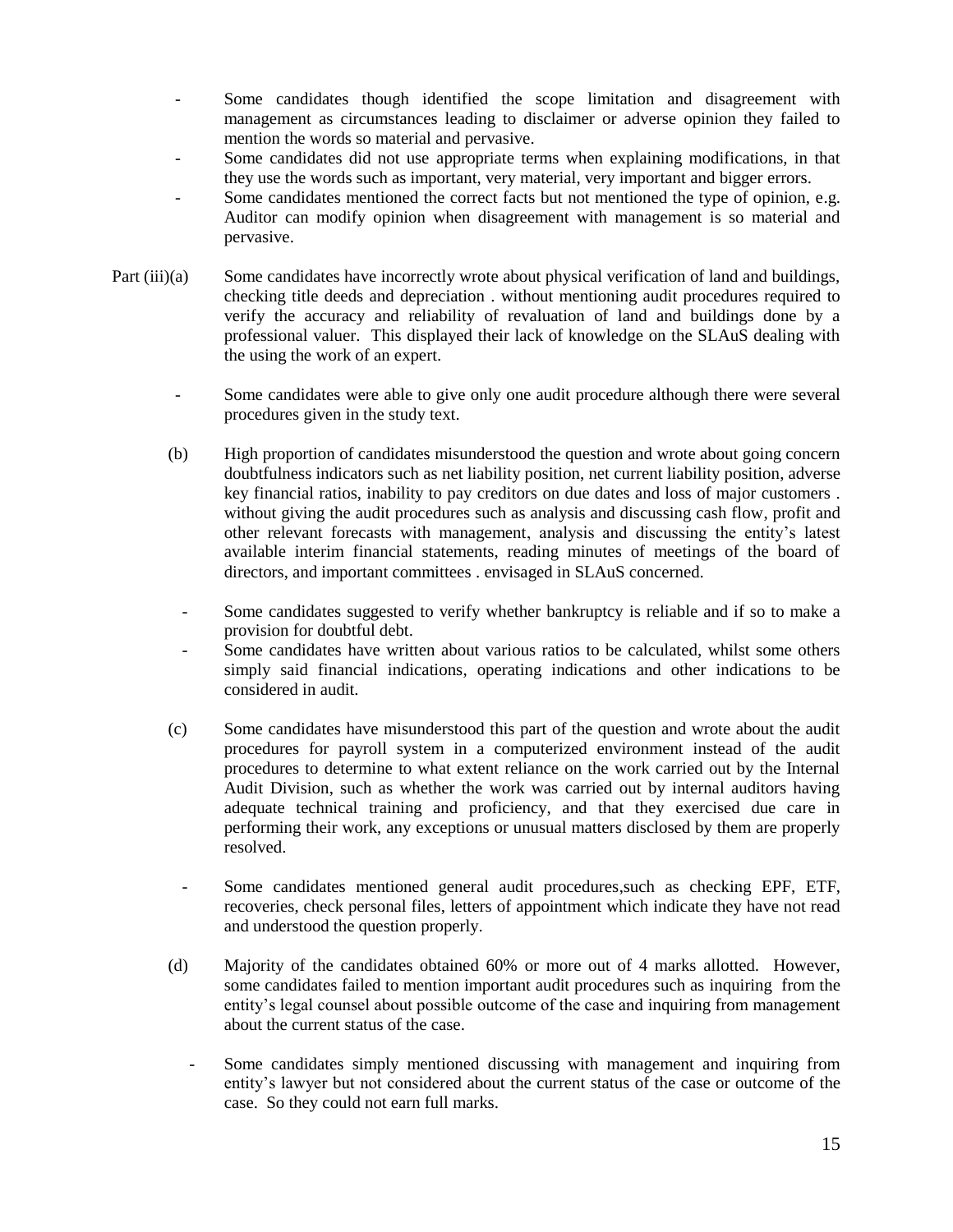- Need to disclose or making provision depending on the legal opinion, was omitted by many.

# **Question No. 03**

The question has tested the knowledge of the candidates on auditor's role in corporate governance and Code of Ethics with special reference to threats to independence of the auditor.

Almost all the candidates attempted this question.

Part (i) dealing with corporate governance was poorly answered. Instead of explaining the role of the auditor many candidates tried to explain what the corporate governance is. Many others attempted to explain the normal duties of the auditor.

Large number of candidates were of the view that auditor was not responsible for frauds.

Very few candidates said that the auditor did not have direct responsibility on corporate governance. Instead of saying auditor has to provide a check on the information provided for governance system, majority had explained checking of various controls established such as non-executive directors, minutes of meeting, audit committees, remuneration committee etc.

Parts (ii) (a) and (b)

A large number of candidates have produced satisfactory answers to these parts. Following are some of common weaknesses observed.

- Some candidates suggested to communicate with previous auditors of the 15 companies to ascertain whether they have any professional objections.
- Some candidates identified audit fee as the issue but unable to say the form of threat involved.
- Instead of self-interest threats some candidates mentioned various other threats such as familiarities threat, intimidation threat, self-review threat etc.
- Most of the candidates considered Kumara as a past employee of the Elite company although the question said he has only assisted. It was only providing a services in advisory capacity. This has resulted wrong conclusion and identifying an inappropriate threat i.e. familiarity threat.
- Some candidates saw this as an advocacy threat rather than a self- review threat.
- Some candidates quoted sections in Companies Act though the question was purely on Code of Ethics of ICASL.
- Some answers were too general in that no reference to independence, Code of Ethic, or threat involved, but simply mentioned this would affect the audit and audit should not be accepted.
- Some have failed to identify the independence issue and the threat to independence in two situations and not stated auditors should be independent to provide assurance services.

# **Question No. 04**

This question dealt with the qualifications and disqualifications of a person to become an auditor of a company and identification of risk in a given scenario and audit procedures to mitigate those risks. Although the question was simple and straightforward, performance of candidates was not very satisfactory.

Large number of candidates had displayed their unfamiliarity with the provisions in the Companies Act to answer part (i) and (ii). Many candidates mentioned only ICASL membership as qualification to be an auditor of a company. They did not earn full marks.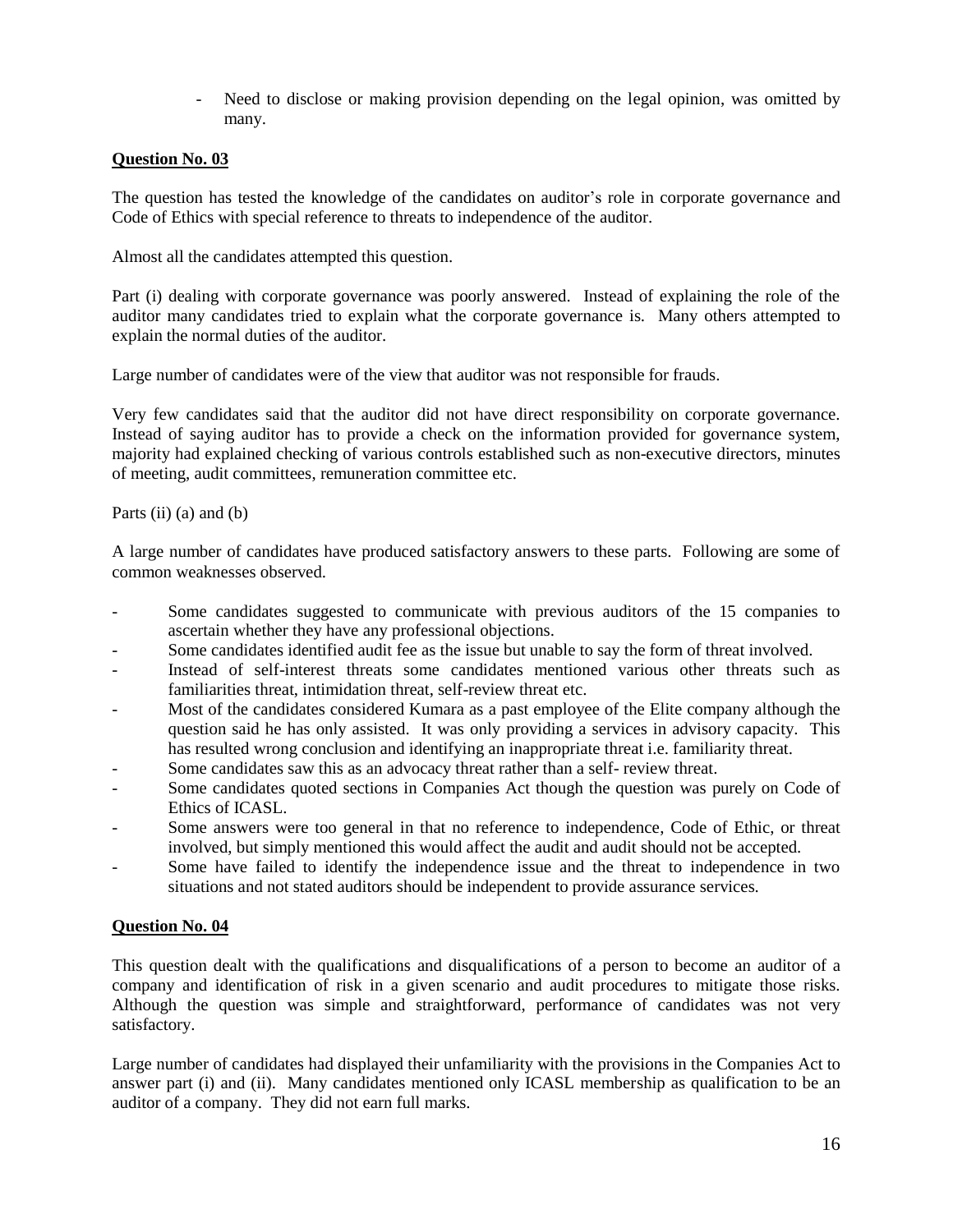Following are some of the irrelevant answers given some candidates for qualifications.

- Should be an independent person
- Should be an experienced person.
- Person over 18 years of age.
- Should not be a lunatic.
- Person registered with Auditor General.
- Person registered with Inland Revenue Dept.
- Persons having adequate knowledge on SLAuS.
- Persons with professional skills and competence.
- Persons below 60 years of age.
- Persons having good knowledge on SLAS and SLAuS with experience.
- Persons who has completed a course in a professional body.

# For disqualifications

- Shareholder of the company.
- Persons who have no professional qualifications.
- Persons who have not appointed by the shareholders.
- Debenture holders of the company.
- Lawyers. Head of departments
- Politicians.
- Persons who have convicted by a court of law

These types of answers clearly reflected their level of knowledge which resulted in obtaining low marks.

Answers to part (iii) (a) and (b) showed that many candidates have not understood the risks arise in the given situation from the perspective of the auditor.

They have considered the possible risks from the management's point of view and had produced various answers which were not relevant.

Many candidates have identified the following as risks.

- Dissatisfaction of customers.
- Company will lose market.
- Effect on the goodwill of the company.
- Stock obsolescence.
- Stock damage
- Working capital issue
- Increase in stock holding cost.
- Displacement of stock items.
- Dissatisfaction of employees.
- Management inefficiency.
- Going concern of the company.

Since the answer to part (iii) (b) depends on the part iii (a) of the question, the candidates who produced wrong answers for part (a) did not score any marks for part (b).

It was noted that some candidates had written procedures which were relevant to the management and not to mitigate the risks faced by the auditor, thus they mentioned the following points.

Necessity to fulfill the requirement of customers.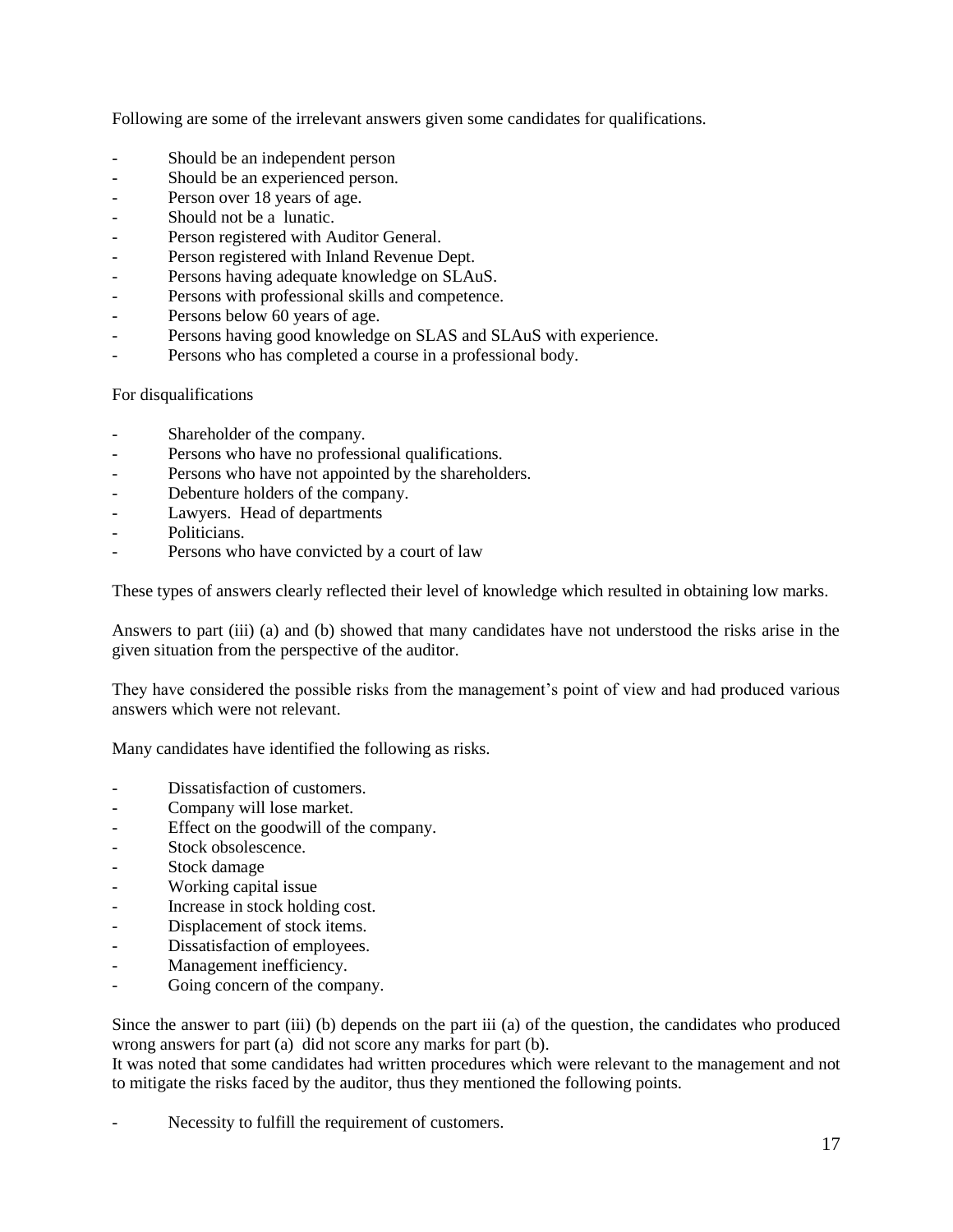- Sell goods at discounted prices to attract customers.
- Possibility of stock becoming obsolete.
- Undertaking a new advertising campaign to increase sales.
- Improving the quality of goods produced.
- Exploring the possibility of producing new products for which there is a demand.

The question was designed to test candidates on review engagement and agreed upon procedure engagement and basic knowledge on some LKASs, namely LKAS 2, 16, 24 and 10.

Almost all the candidates have attempted and overall performance was not up to the expected level. Average marks were between 5 – 9 marks.

In view of the following deficiencies and errors, the majority of the candidates could not obtain high marks.

Most of them could not state the objective of review engagement and agreed upon procedure engagement correctly.

Some candidates were confused with the nature of assurance of the two assignments.

e.g. No assurance is given in respect of review engagement and moderate or negative assurance is applicable to agreed upon procedure engagement which is not the case.

Many candidates did not mentioned about factual findings.

Considerable number of candidates had written agreed upon procedure engagement was to verify 100% one or two items in the financial statements and provides 100% assurance.

Many candidates did not know the procedures to be performed in a review engagement and agreed upon procedure engagement which resulted in losing 4 marks.

A good number of candidates were not aware of the level of assurance or nature of opinion given on two engagements. Some incorrectly stated positive opinion for review engagement and negative opinion for agreed upon procedure engagement.

Part (ii)

Almost all candidates had correctly answered parts (ii)(a) and (b) dealing with capitalizing expenses. For part (ii) (c) high proportion of candidates did not know the disclosure requirement in relation to related party transactions.

Some candidates suggested adjusting accounts to reflect correct value of goods transferred to the related company while some others thought this issue as a consolidation matter. Some candidates went on discussing about the issue without giving any conclusion.

Some candidates did not demonstrate the knowledge on LKAS recommendations.

For part (ii) (d) some candidates turned to look at the issue as a going concern without looking at LKAS 10.

Some candidates suggested that duty to be added to the cost of sales instead of inventory cost.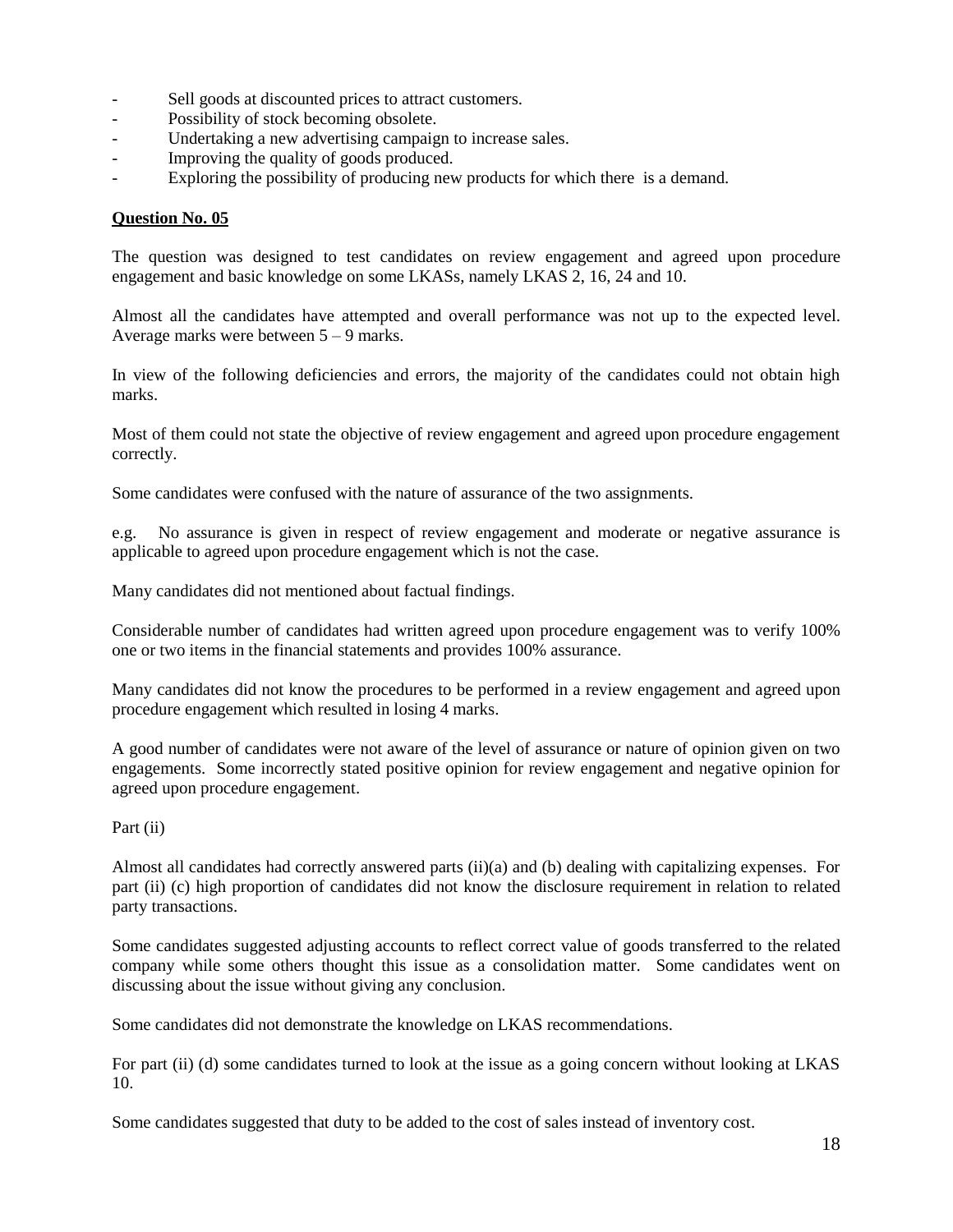A quite a number of candidates had mentioned verification procedures for inventory, machinery, related party transactions and debtors instead of steps to be taken to resolve the issues associated with the items.

# **Question No. 06**

The question had tested knowledge of the candidates on :

- (i) Letter of representations as an audit evidence.
- (ii) Disadvantages of audit programme.
- (iii) Additional audit procedures need to be performed in given situations.

Around 90% of the candidates have attempted the question. Average marks were between  $8 - 10$  marks. Common weaknesses were as follows:

Part (i)

- A large number of candidates correctly described where auditor can't rely on management representation as audit evidence but no examples were given.
- \* Although the question requires to state two examples where auditor cannot rely on the management as the only audit evidence. Some candidates gave condition rather than examples for instance such as management's integrity is questionable, incompetent management newly appointed management etc.
- \* Some candidates have not understood the question properly and gave answers as follows:
	- Explained what is a management representation.
	- \* Reliability aspect of management representation.
	- \* Knowledge of management on accounting.

Part (ii)

Performance in this part is average. Majority of candidates failed to mention three disadvantages of an audit programme. They repeated the same point in different form.

For instance, the work may become mechanical has been stated in following forms.

Programme may be outdated not taking in to account changes in entity, systems and controls.

Programme may not be suitable for every year.

Programme is not updated in line with changes in SLAuS and SLAS.

Thus they could earn only one mark.

Some candidates have given advantages of pre-prepared audit programme while some others have given both advantages and disadvantages.

Some of which were general sort of answers as follows:

- Possibility of having errors.
- All important areas may not be covered.
- If there were errors in pre-planned audit procedures there would be an possibility of repetitions.

It is apparent from the answers that many candidates had not read the study text as the answer is readily available therein.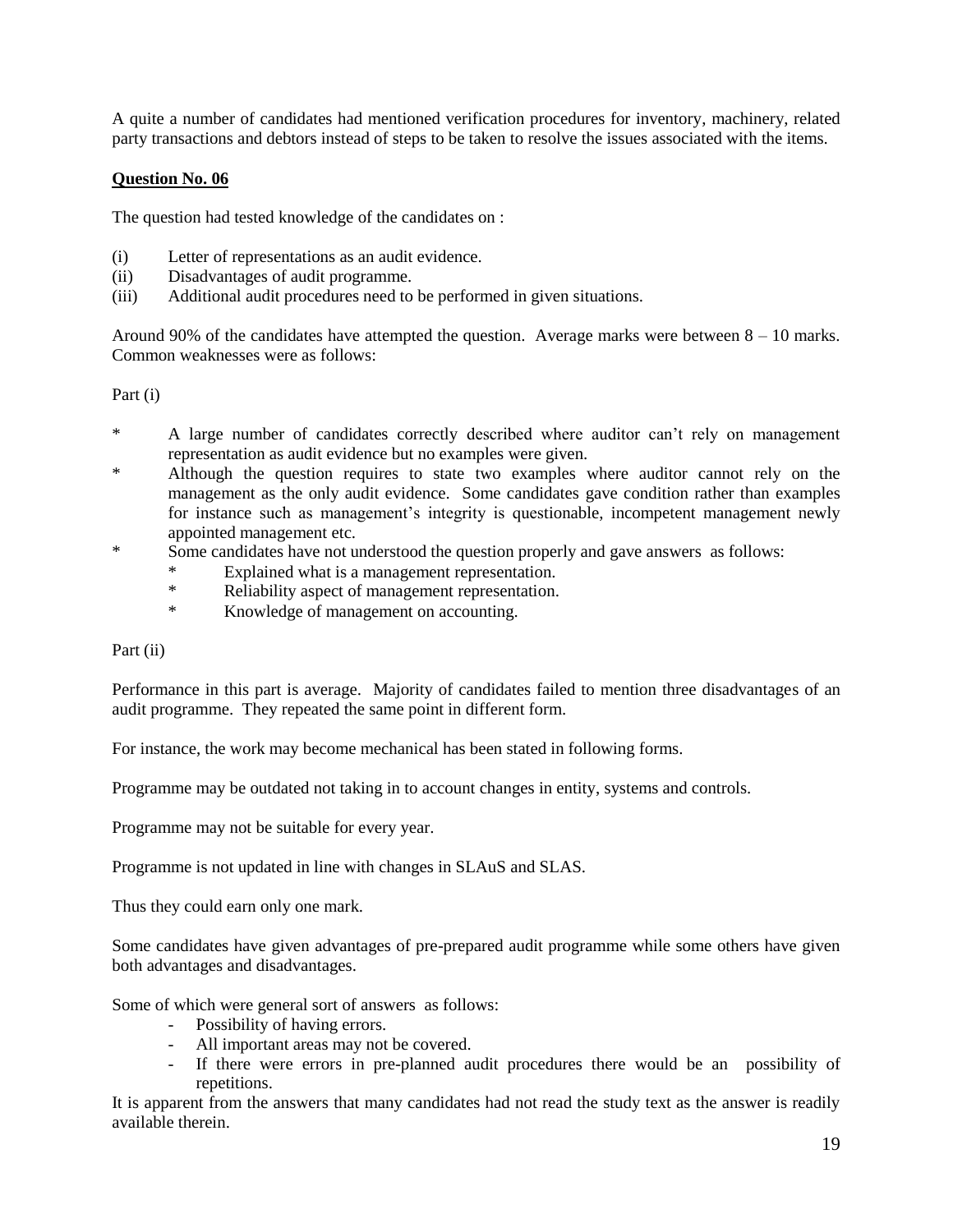#### Part (iii)

(a) Majority have scored 2 marks allotted by mentioning the need to check with the management and proper disclosure is needed in financial statements.

Some candidates, however, suggested adjusting the accounts instead of disclosure.

(b) Most candidates described general audit procedures on inventory verification not specific to the given circumstances.

Some candidates mentioned that this is a scope limitation and it will lead to qualification of the audit report which carried no marks.

Performing analytical procedures, test of controls over inventory and confirmation from custodians of inventory have been overlooked by many.

Some answers were incomplete in that they suggested a sample verification at a subsequent date but not mentioned reconciling with records.

(c) A good number of candidates had answered fairly well and obtained full marks.

Although the question clearly said that auditor should complete the audit within 2 days some suggested to call for confirmation once again.

Some others came up with suggestion like expressing qualified audit opinion, withdraw from audit etc.

### **Question No. 07**

The question has aimed at testing the knowledge of the candidates on EDP environment audit. High proportion of candidates, around 80%, had not attempted this question perhaps due to the availability of choice of question. Many of those who attempted too could not answer parts (ii) and (iii) satisfactorily. Average marks obtained were in the region of  $7 - 10$  marks.

Many candidates misunderstood part (ii). Although it was clear that steps to be taken in GAS application, some explained the steps to be taken in choosing a GAS.

Common mistakes made were:

- Giving general answers without giving due attention to what was asked for in the question.
- Auditors knowledge about the software.
- Cost of the software, benefits of the software rather than explaining advantages of using GAS application in audit.
- Some candidates described physical access control in details whilst some others dwelt on logical access control in detail.
- Some candidates instead of giving types of general controls, went on the explain different controls coming under one category of controls.

Some candidates had given irrelevant answers for part ii such are as follows: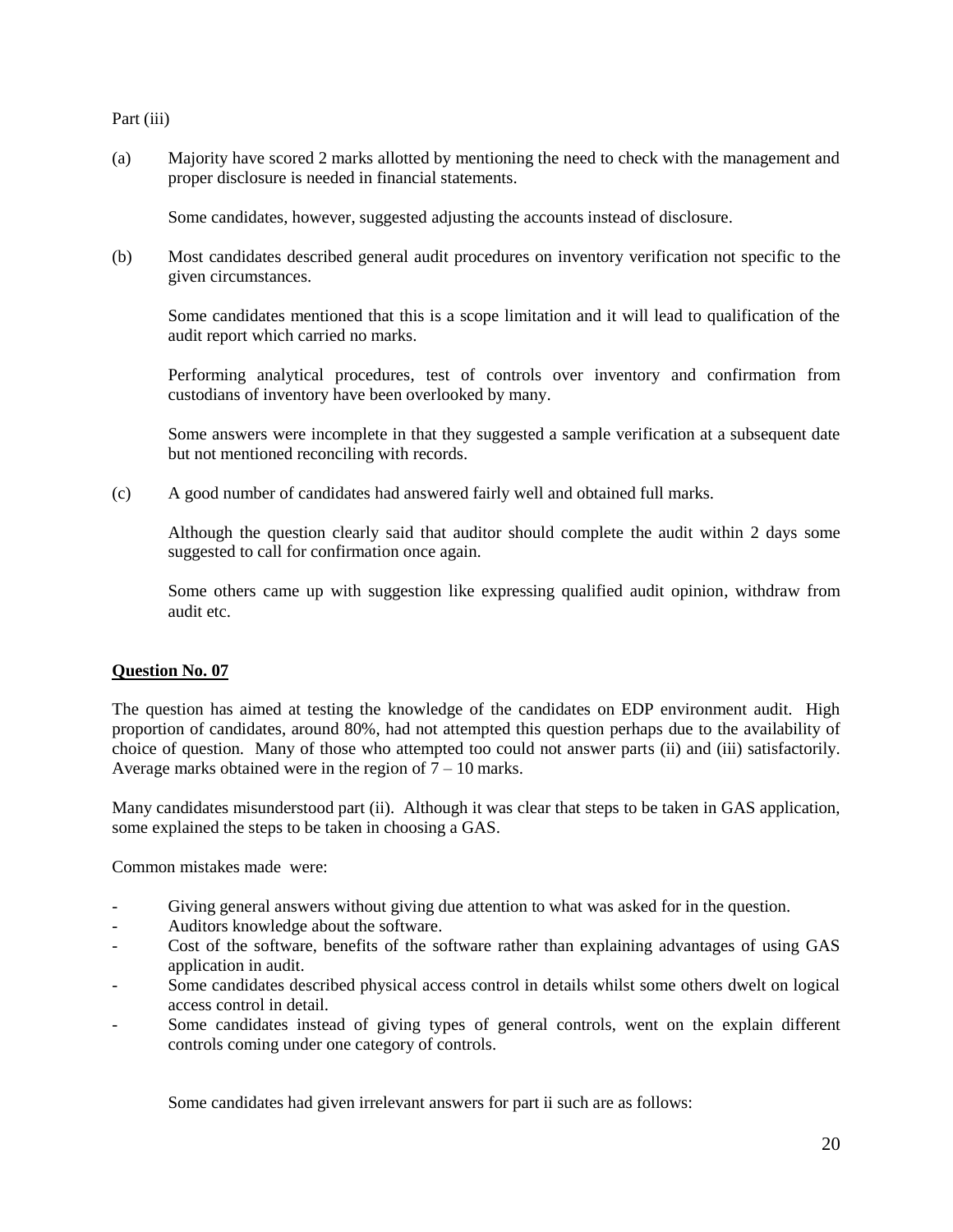- Computer know-how.
- Availability of software
- Data collection
- Auditing samples
- Data entry/book-keeping.
- Easy to identify risks
- Complexity of the EDP system.

For part (iii) the following irrelevant answers were given

- Avoid threatening for information about valuable customers.
- Proper guidelines to the audit staff
- Conduct proper audit.
- Obtain audit evidence.
- Assessment of risk in the data

The above examples demonstrate the following

- Candidates write whatever they have studied in EPD systems.
- They have not understood the question properly